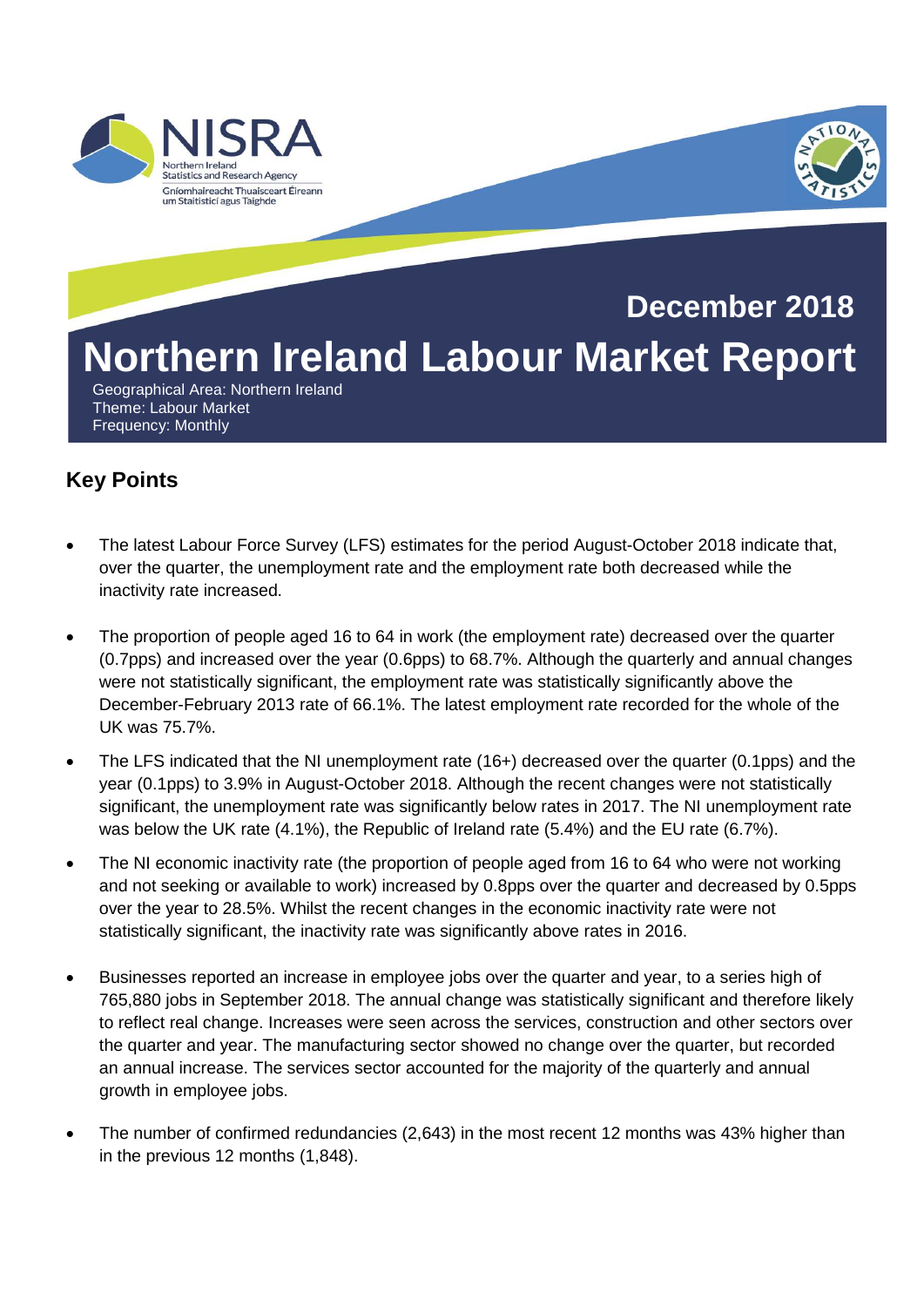### **This Labour Market Report (LMR) contains the following chapters:**

#### **1. Summary of labour market statistics**

- Labour market summary table
- Infographic summary
- **Context**

#### **2. Unemployment**

- LFS unemployment
- Claimant count unemployment (experimental)
- **Redundancies**

#### **3. Employment**

- LFS employment
- Quarterly Employment Survey (QES)
- **Vacancies**

#### **4. Economic inactivity**

- LFS economic inactivity

#### **5. Earnings**

**-** Annual Survey of Hours and Earnings

#### **6. Further Information**

#### **7. Index of Tables**

#### **National Statistics**

The United Kingdom Statistics Authority has designated these statistics\* as National Statistics, in accordance with the Statistics and Registration Service Act 2007 and signifying compliance with the Code of Practice for Official Statistics.

National Statistics status means that official statistics meet the highest standards of trustworthiness, quality and public value.

All official statistics should comply with all aspects of the Code of Practice for Official Statistics. They are awarded National Statistics status following an assessment by the Authority's regulatory arm. The Authority considers whether the statistics meet the highest standards of Code compliance, including the value they add to public decisions and debate.

It is a producer's responsibility to maintain compliance with the standards expected of National Statistics. If we become concerned about whether these statistics are still meeting the appropriate standards, we will discuss any concerns with the Authority promptly. National Statistics status can be removed at any point when the highest standards are not maintained, and reinstated when standards are restored.

#### **\*Experimental Statistics**

From 21st March 2018 the Claimant Count based on Jobseeker's Allowance has been replaced by an experimental measure based on Jobseeker's Allowance Claimants and those out-of-work Universal Credit claimants who were claiming principally for the reason of being unemployed. Please see Further Information Section 6 for more details.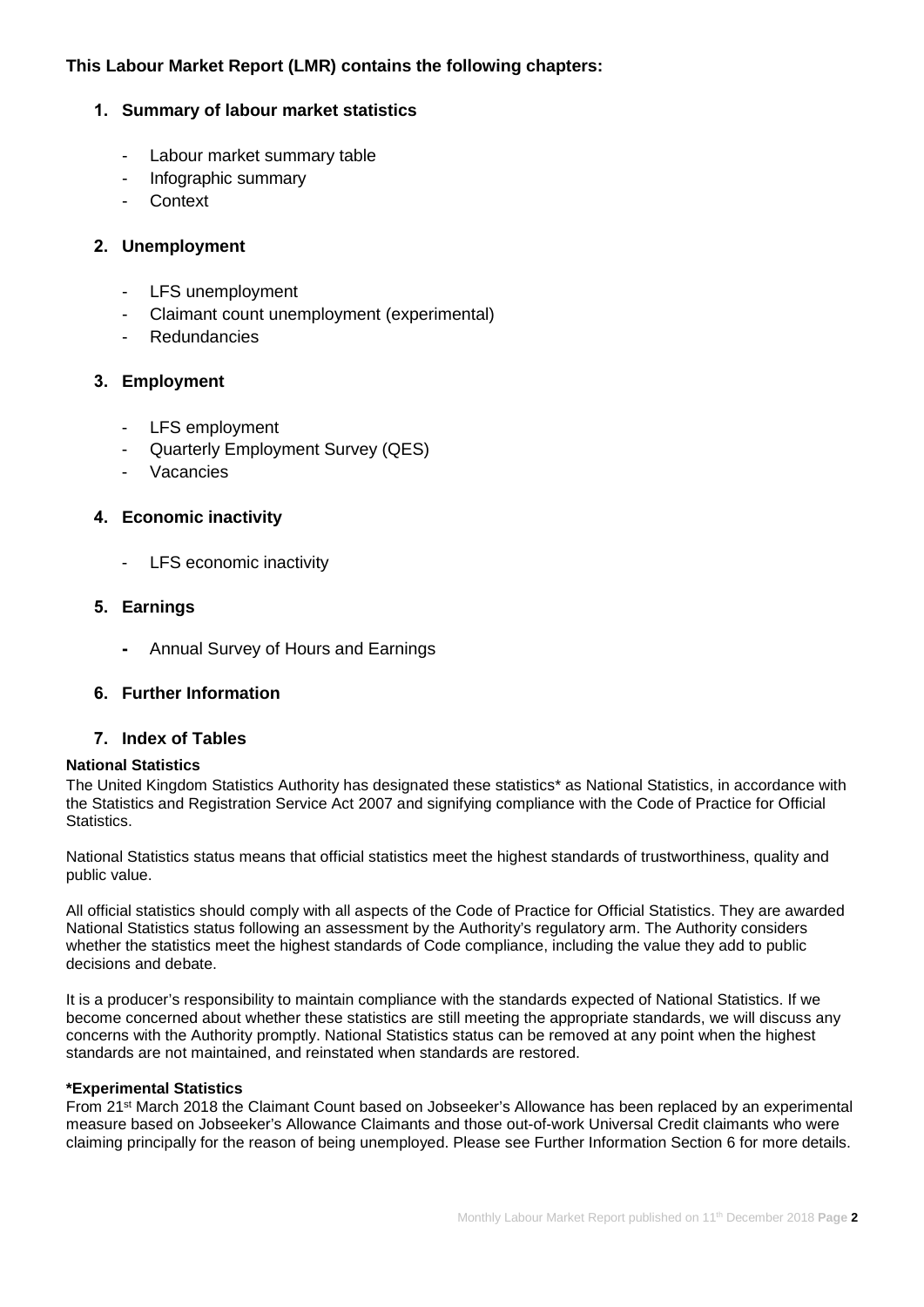# **1 Summary of Labour Market Statistics**

#### **Updated December 2018**

#### **Change over quarter / month**

Seasonally adjusted LFS estimates for Northern Ireland for the period August-October 2018 showed that, over the quarter:

- the unemployment rate (3.9%) decreased by 0.1pps
- the employment rate (68.7%) decreased by 0.7pps
- the economic inactivity rate (28.5%) increased by 0.8pps

Only the increase in the number of economically inactive over the quarter was statistically significant, i.e. the recorded changes exceeded the variability expected from a sample survey of this size and were likely to reflect real change.

During November 2018 there were:

• 95 confirmed redundancies notified to the Department, down from 117 in the previous month.

The number of employee jobs at September 2018 was estimated at 765,880, representing:

• an increase of 2,240 over the quarter from the revised June 2018 estimate of 763,640.

#### **Table 1: Northern Ireland Labour Market Summary with sampling variability**

| <b>Aug-Oct 2018</b>                   | <b>Estimate</b>                              | Change over quarter<br>(Sampling variability of change) | Change over year                           |
|---------------------------------------|----------------------------------------------|---------------------------------------------------------|--------------------------------------------|
| Unemployment <sup>1</sup>             | 34,000                                       | $-2,000$                                                | 0                                          |
| Employment <sup>2</sup>               | 833,000                                      | $(+/-9,000)$<br>$-15,000$                               | $(+/-12,000)$<br>9,000                     |
| Economically inactive <sup>2</sup>    | 604,000                                      | $(+/-19,000)$<br>18,000<br>$(+/-17,000)$                | $(+/-32,000)$<br>$-2,000$<br>$(+/-29,000)$ |
| Unemployment rate <sup>1</sup>        | 3.9%                                         | $-0.1$ pps<br>$(+/-1.1pps)$                             | $-0.1$ pps<br>$(+/-1.4$ pps)               |
| Employment rate <sup>2</sup>          | 68.7%                                        | $-0.7$ pps<br>$(+/-1.4pps)$                             | 0.6pps<br>$(+/-2.4pps)$                    |
| Economic inactivity rate <sup>2</sup> | 28.5%                                        | 0.8pps<br>$(+/-1.3pps)$                                 | $-0.5$ pps<br>$(+/-2.3pps)$                |
| September 2018                        | <b>Estimate</b><br>(95% confidence interval) | Change over quarter Change over year                    |                                            |
| Employee Jobs                         | 765,880<br>$(+/-6,700)$                      | 2,240                                                   | 14,700                                     |
| November 2018                         | <b>Estimate</b>                              | Change over month                                       | Change over year                           |
| Redundancies <sup>3</sup>             | 95                                           |                                                         |                                            |

LFS and employee jobs data are seasonally adjusted.

<sup>1</sup> People aged 16 and over. Unemployment rate = total unemployed as a proportion of the economically active.

<sup>2</sup> Levels for all persons aged 16 and over, rates for working age (16-64).

<sup>3</sup> Confirmed redundancies in the calendar month, not seasonally adjusted.

**Download in excel**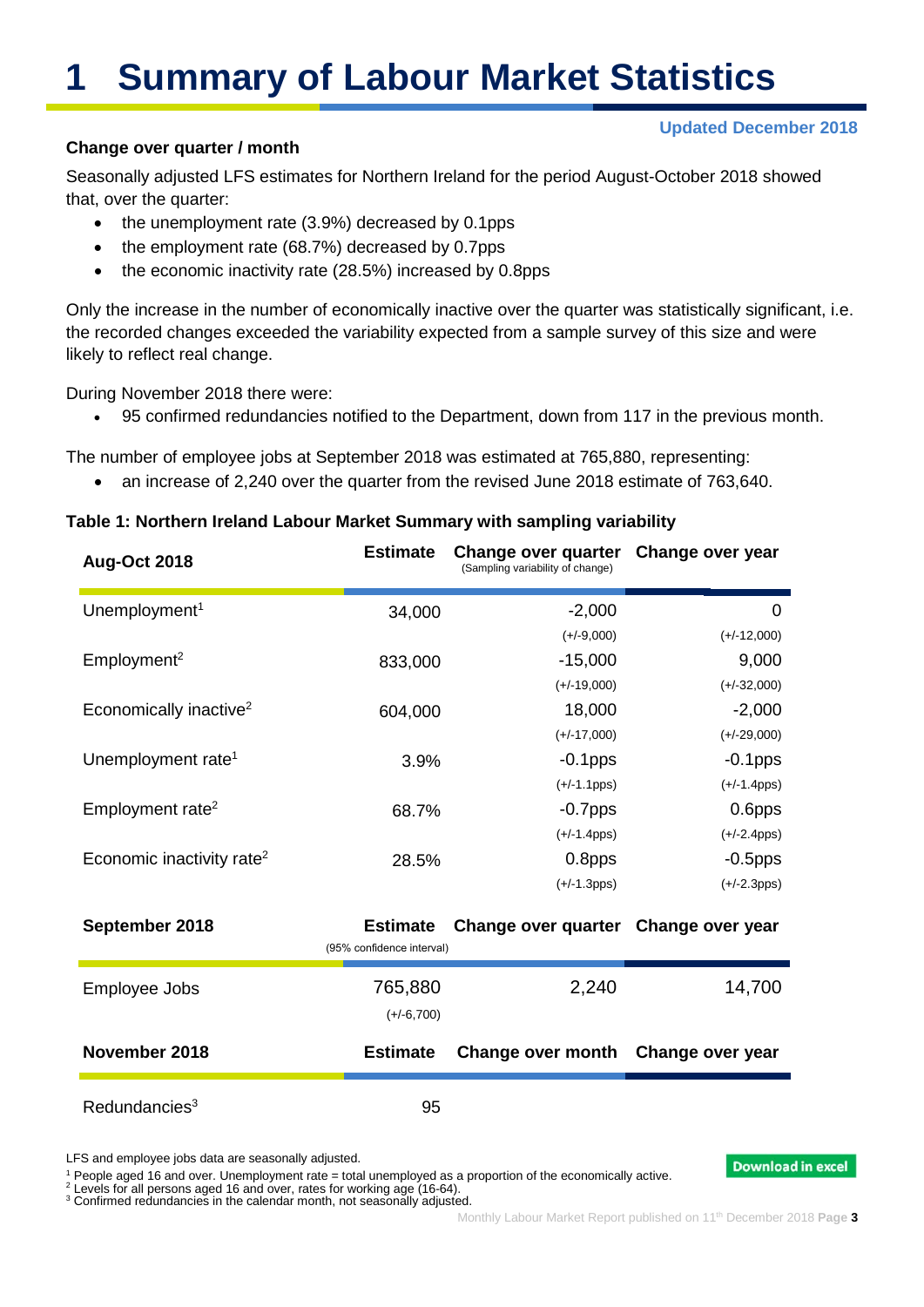# **Change over year**

Seasonally adjusted LFS estimates for Northern Ireland for the period August-October 2018 showed that over the year:

- the unemployment rate (3.9%) decreased by 0.1pps
- the employment rate (68.7%) increased by 0.6pps
- the economic inactivity rate (28.5%) decreased by 0.5pps.

None of the reported changes over the year were statistically significant i.e. the recorded changes did not exceed the variability expected from a sample survey of this size and are not likely to reflect real change.

Over the latest twelve month period there were:

• 2,643 confirmed redundancies which was an increase of 43% from the previous year (1,848).

The employee jobs total in Northern Ireland at September 2018 was 765,880 jobs representing:

• an increase of 2.0% (14,700) from the revised September 2017 estimate of 751,180. The annual change in employee jobs was statistically significant.



#### **Figure 1: NI labour market structure: change over year**

#### **UK summary**

Seasonally adjusted LFS estimates for the UK for the period August-October 2018 showed:

- one of the lowest unemployment rates (4.1%) on record, which was unchanged over the quarter and decreased by 0.2pps over the year
- the employment rate (75.7%) increased over the quarter by 0.2pps, increased by 0.6pps over the year and is the joint highest on record
- the economic inactivity rate (21.0%) decreased over the quarter and the year by 0.2pps and 0.5pps respectively. The economic inactivity rate of 21.0% is the joint lowest on record.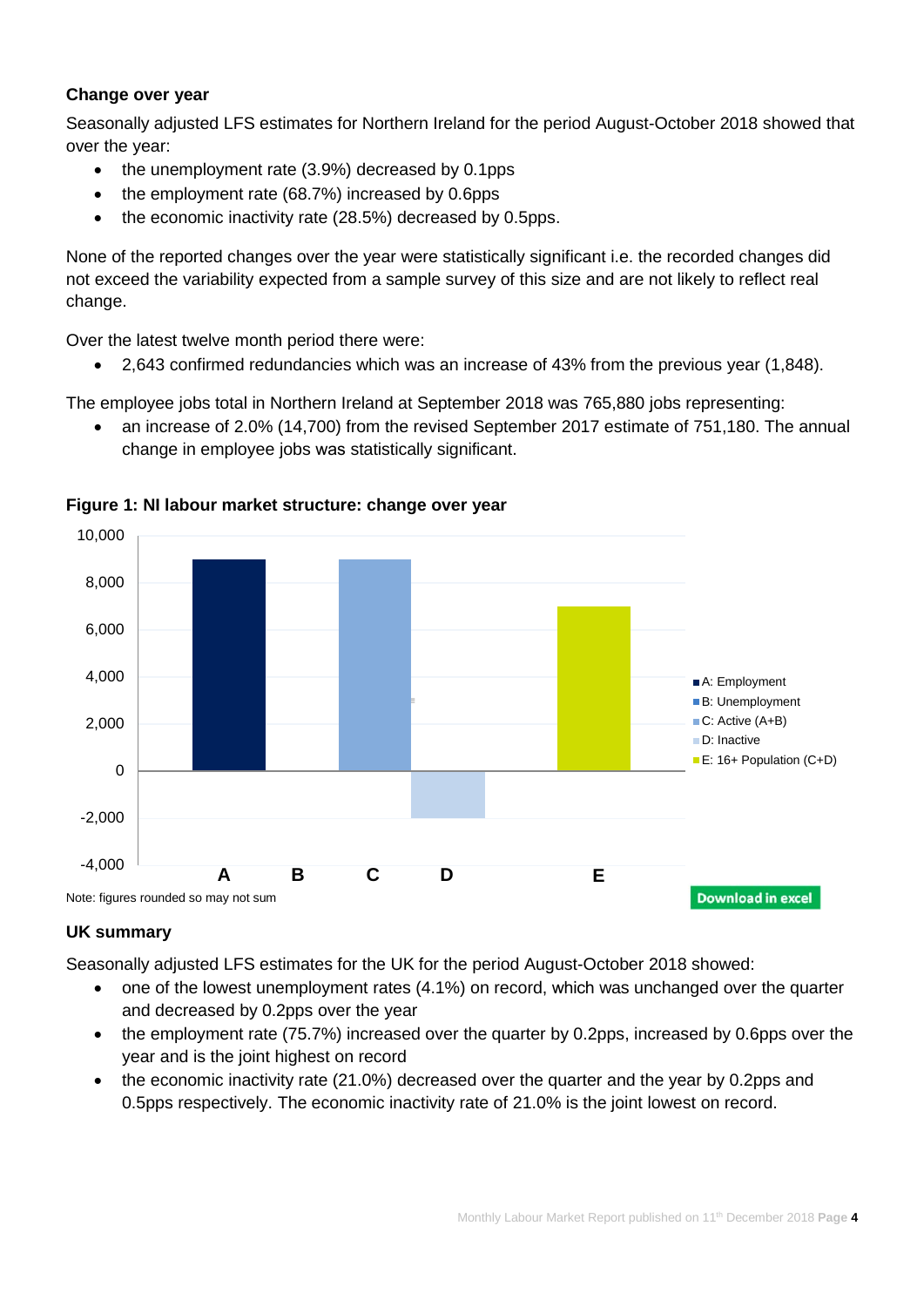#### **Commentary**

Businesses reported an increase in employee jobs over the quarter and year, to a record high of 765,880 jobs in September 2018. Employee jobs have seen quarter on quarter growth since December 2015, driven by private sector jobs and the services sector. The trend of increasing jobs in the NI economy is consistent with the UK experience, which is also reporting increases over the quarter and year to a record high (30.5 million).

The Labour Force Survey continues to highlight low unemployment evident since mid-2017. The most recent estimates show the NI unemployment rate (3.9%) decreased by 0.1pps over the quarter and the year to August-October 2018. The employment rate (68.7%) decreased over the quarter and increased over the year, while the economic inactivity rate (28.5%) increased over the quarter and decreased over the year. None of the short term changes were statistically significant.

The UK unemployment rate (4.1%) also remains low, but in contrast to the NI experience, the UK inactivity rate is the lowest on record and the employment rate is at its highest. While the employment rate in NI has been on an increasing trend since 2009, and is significantly above rates 5 years ago, it remains the lowest of the UK regions. The most recent inactivity rate is significantly below rates in 2009 but significantly above rates in 2016 and the highest of the UK regions.

**Further information is available on the NISRA - Economic and Labour Market Statistics website: [LMR Headline Tables.](https://www.nisra.gov.uk/system/files/statistics/headline-lmr-tables-october-2018.XLSX)**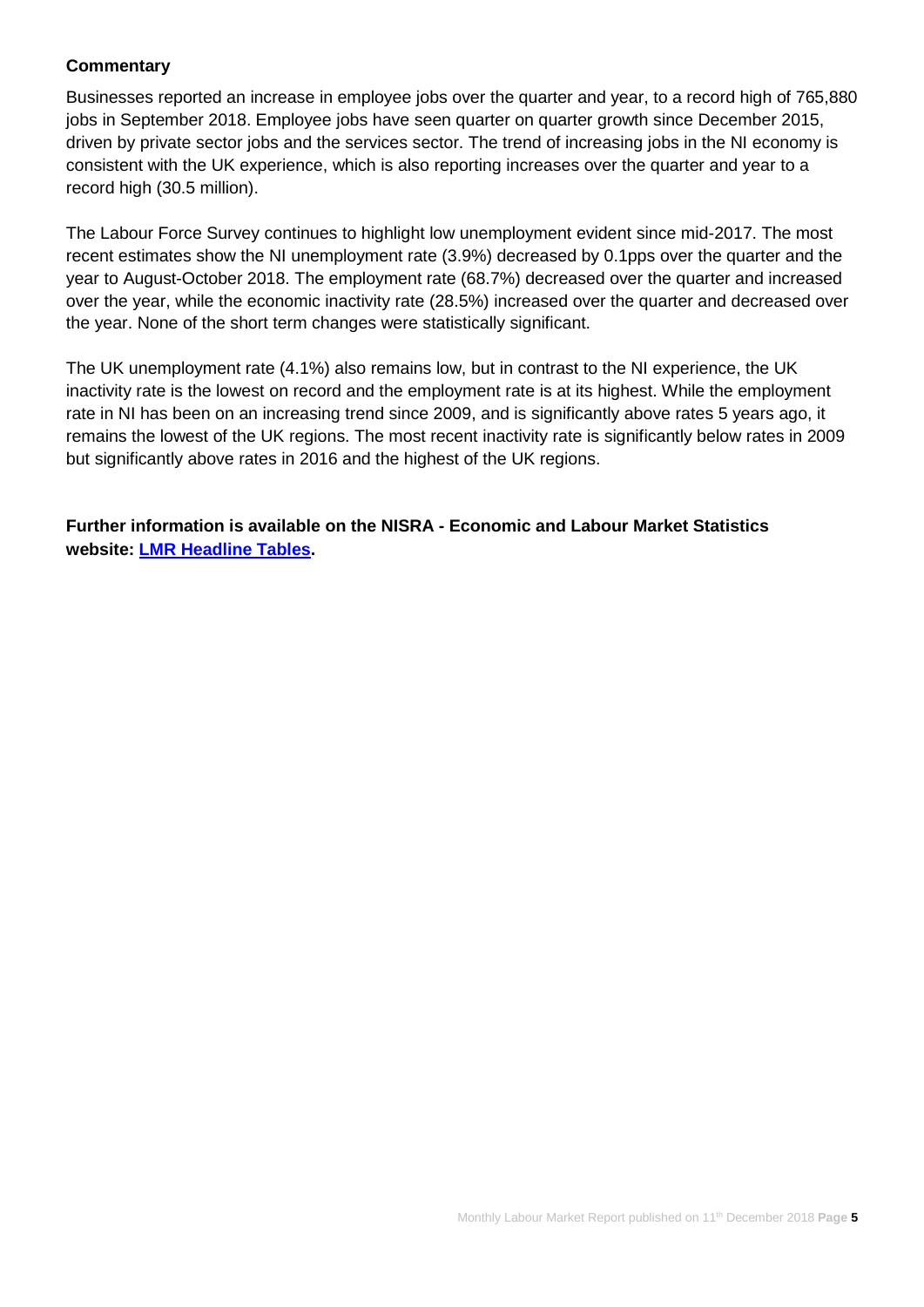# **NISRA Labour Market Statistics**

# **Labour Force Survey - August-October 2018**



NI economic inactivity 28.5% UK economic inactivity 21.0%



# Quarterly Employment Survey - September 2018

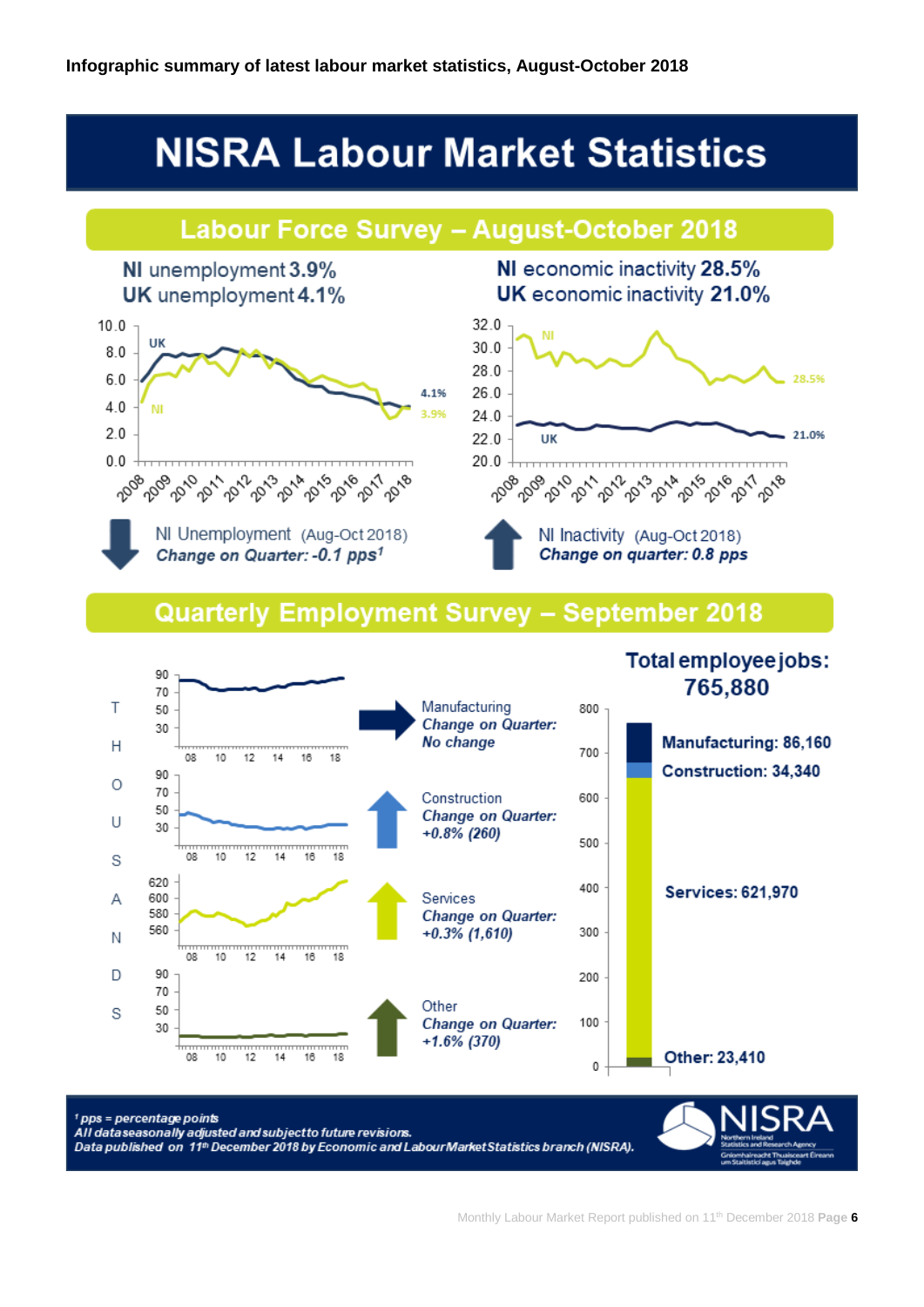# **Context**

The Labour Market Report (LMR) is a monthly overview of Northern Ireland key labour market statistics. It includes figures from the Labour Force Survey (LFS), the claimant count, the Quarterly Employment Survey (QES) and the Annual Survey of Hours and Earnings (ASHE) as well as up-to-date redundancies data. More information about the data sources can be found in Section 6.

Comparative UK data produced by the ONS are presented where these are available. The latest labour market statistics are available on the [ONS website.](http://www.ons.gov.uk/ons/taxonomy/index.html?nscl=Labour+Market)

In addition, the LMR now also includes a more detailed set of tables that was previously released in a separate publication called the Quarterly Supplement. The tables contain data that has not been seasonally adjusted and provides additional data in key areas such as employment, unemployment and economic activity / inactivity. In addition, it provides the most up-to-date information on specific areas such as those Not in Education, Employment or Training (NEET), self-employment and graduates. The detailed tables can be accessed via the attached index of tables (Page 29). Please note, these more detailed tables will be updated each calendar quarter.

Key users of Northern Ireland labour market statistics include government departments, in particular the Department for the Economy (DfE), to design and monitor the impact of economic and labour market policy. Other Government departments such as the Executive Office, the Department of Finance (DoF) and the Department of Agriculture, Environment and Rural Affairs (DAERA), as well as bodies such as Invest NI and Belfast City Council, regularly require specific ad hoc labour market analysis in order to monitor policies for example, equality and employment. In addition, significant 'non-governmental' users of labour market statistics include the media, banks, academics, private consultants and the general public, primarily for reporting or researching the performance of the economy in general. Labour market statistics attract widespread media coverage, with a number of broadcasters publishing articles on the labour market on a monthly basis, generally on the day of publication of the Labour Market Report.

Labour market statistics feature in the [DfE Economic Commentary](https://www.economy-ni.gov.uk/publications/dfe-economic-commentary) which provides an overview of the state of the Northern Ireland economy, setting it in context with the UK and Republic of Ireland. The most up-to-date official statistics on the economy and labour market are available on the [Economic Overview](https://www.nisra.gov.uk/statistics/nisra-economic-and-labour-market-statistics-elms/economic-overview)  [section](https://www.nisra.gov.uk/statistics/nisra-economic-and-labour-market-statistics-elms/economic-overview) of the NISRA website.

# **Further information on using labour market statistics can be found on the Office for National Statistics (ONS) website:**

- **[Interpreting Labour Market statistics](http://www.ons.gov.uk/ons/rel/lms/labour-market-guidance/interpreting-labour-market-statistics/interpreting-lm-statistics.html)**
- [Guide to Labour Market Statistics](https://www.ons.gov.uk/employmentandlabourmarket/peopleinwork/employmentandemployeetypes/methodologies/aguidetolabourmarketstatistics)
- **[Glossary](https://www.ons.gov.uk/employmentandlabourmarket/peopleinwork/employmentandemployeetypes/methodologies/aguidetolabourmarketstatistics#glossary)**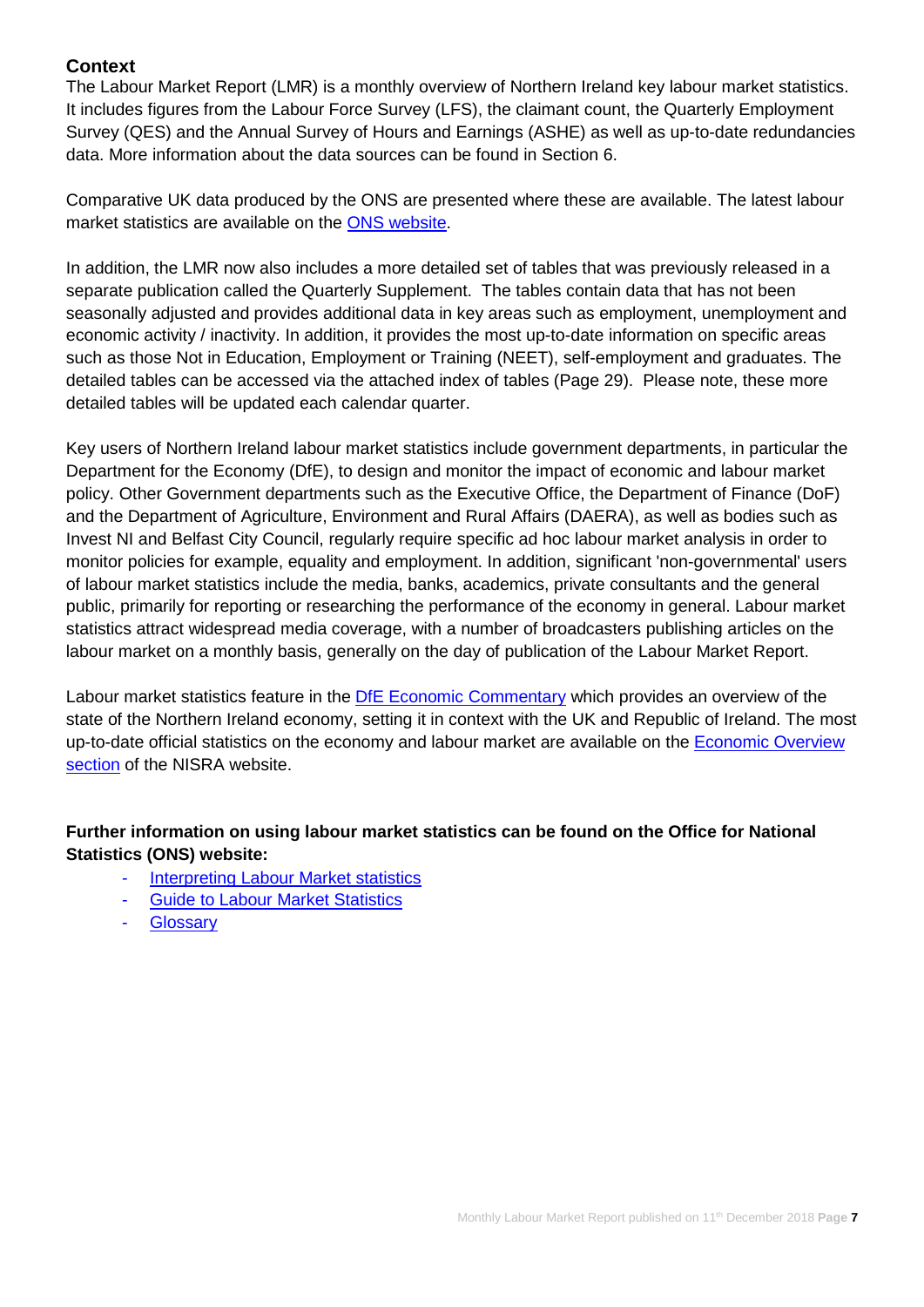# **2** Unemployment Updated December 2018

# **Labour Force Survey**

The Labour Force Survey (LFS) is a household sample survey carried out by interviewing individuals about their personal circumstances and work. It provides a rich source of information on the labour force using internationally agreed definitions. However, the estimates from it are subject to sampling error and care should be taken when making inferences from them (see section 6 for details).

**LFS unemployment:** The International Labour Organisation (ILO) defines unemployed as those without a job who were able to start work in the two weeks following their LFS interview and had either looked for work in the four weeks prior to interview or were waiting to start a job they had already obtained.

**Long-Term Unemployment:** proportion of unemployed people who have been unemployed for 12 months or more.

**Youth Unemployment:** unemployment rate for those aged 18-24.

#### **Key Findings**

- **LFS unemployment rate in Northern Ireland decreased over the quarter and the year.**
- **The NI unemployment rate is below the UK rate**

**Figure 2: Seasonally adjusted unemployment rate, Aug-Oct 2008 to Aug-Oct 2018** 



Figure 2 shows unemployment rates on the current 3 month rolling average for NI and the UK over the last decade. The unemployment rate in NI peaked at 8.3% in May-Jul 2012 and Nov-Jan 2013, which was more than 4 percentage points higher than the most recent rate (3.9%). The NI rate is now below the UK rate.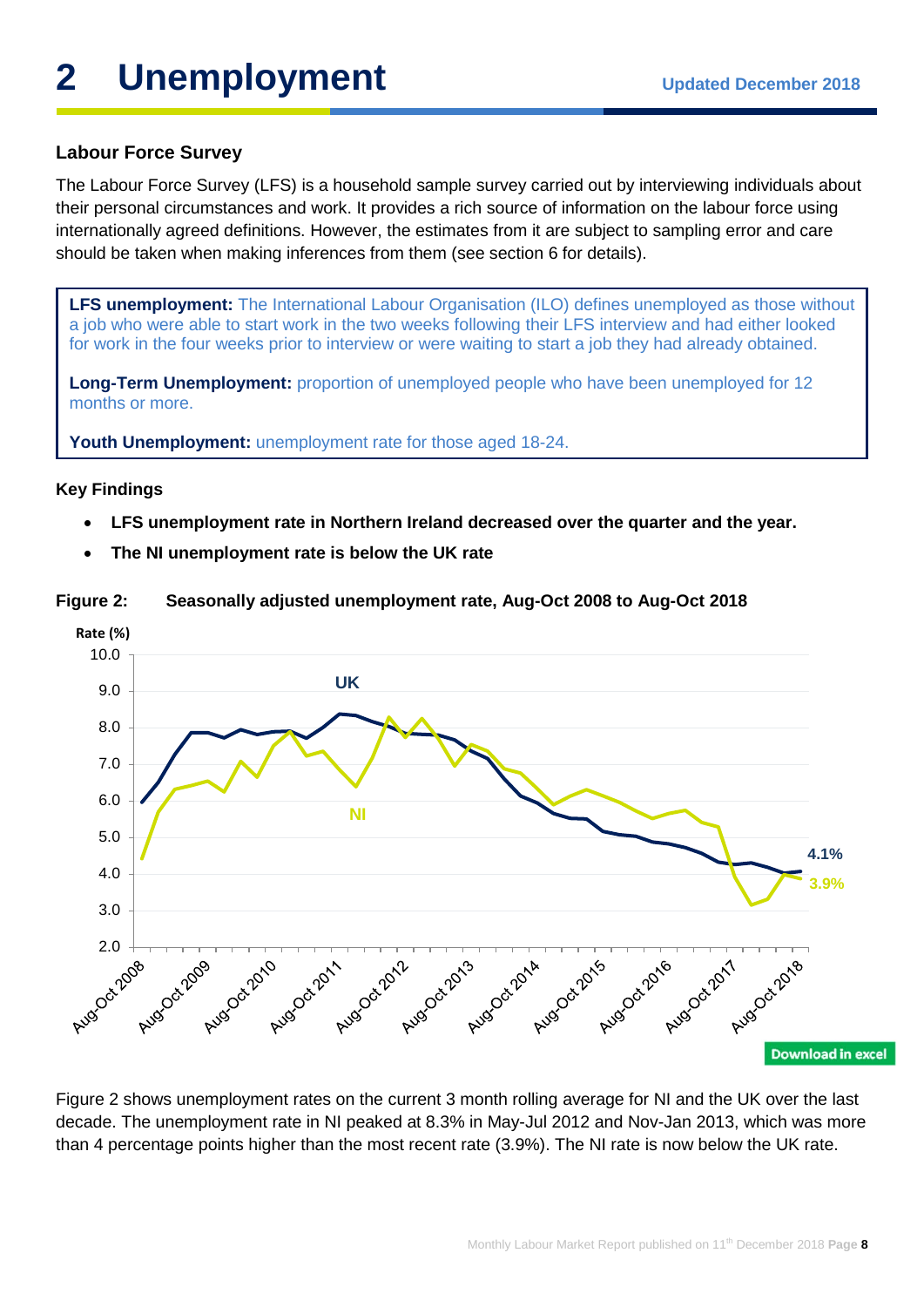## **LFS unemployment**

The unemployment rate (16+) for the period Aug-Oct 2018 was estimated at 3.9%, this was:

- a decrease of 0.1pps over the quarter
- a decrease of 0.1pps over the year.

The number of unemployed persons aged 16+ was estimated at 34,000, which was:

- down 2,000 over the quarter
- equal to the number of unemployed in the same period last year.

#### **UK national and international LFS comparisons**

The most recent NI unemployment rate (3.9%) was:

- below the overall UK average rate (4.1%)
- the fifth lowest rate among the twelve UK regions
- below the European Union (6.7%) and Republic of Ireland (5.4%) rates for September 2018.

#### **Long-term and youth unemployment**

The percentage of unemployed who have been unemployed for 1 year or more (long-term) was 55.0%, which was:

- up 6.9pps over the year
- more than double the UK average rate (24.4%).

Estimates of youth unemployment for Aug-Oct 2018 did not meet the reliability threshold for publication. For more information on thresholds, see Section 6 Further Information. The youth unemployment rate in the UK for Aug-Oct was 11.1%.

## **Further information is available on the NISRA - Economic and Labour Market Statistics website: [LFS unemployment](https://www.nisra.gov.uk/statistics/labour-market-and-social-welfare/labour-force-survey)**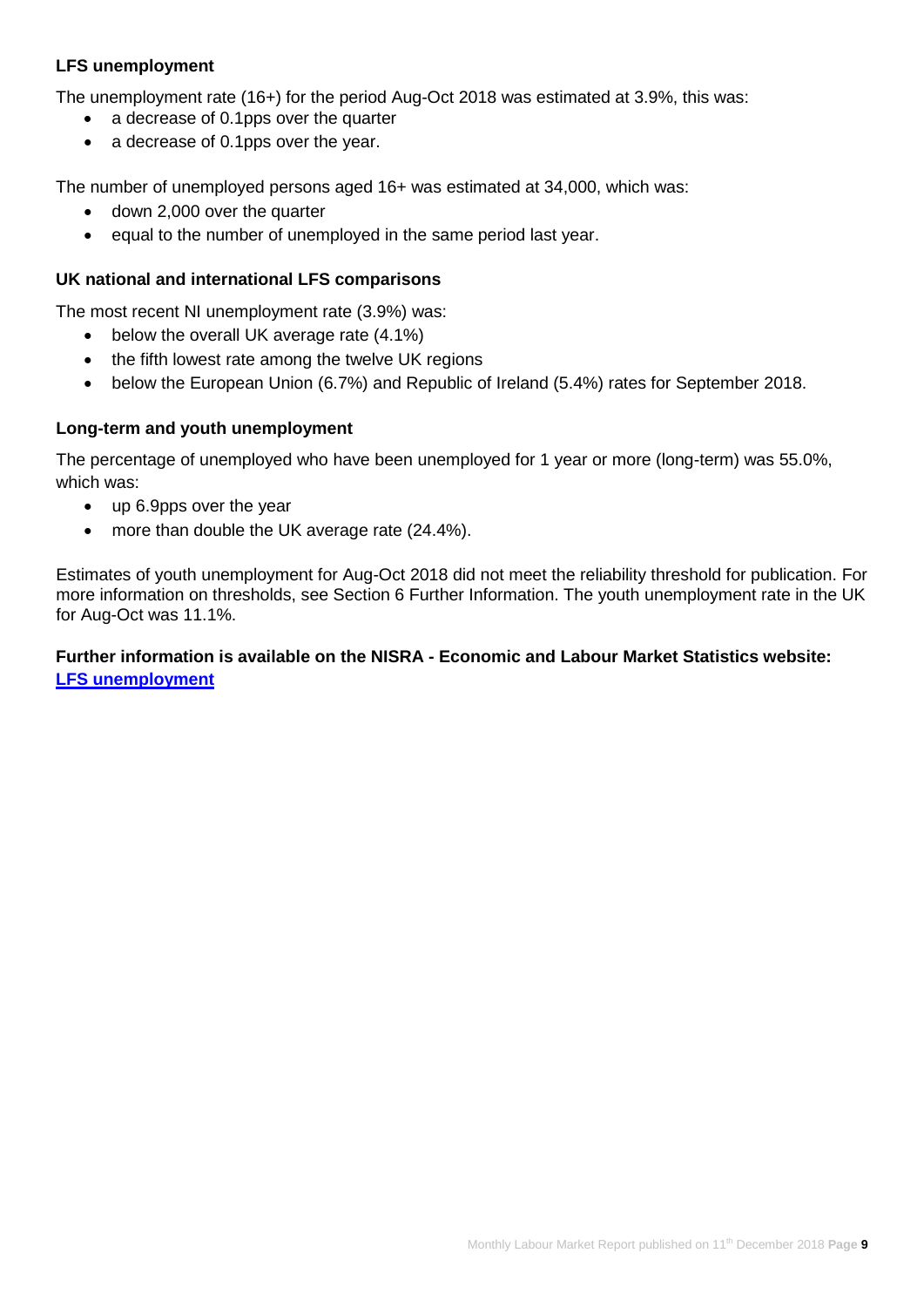# **Claimant count (experimental)**

The claimant count is an administrative data source derived from Jobs and Benefits Offices systems, which records the number of people claiming unemployment-related benefits; based on Jobseeker's Allowance claimants plus out-of-work Universal Credit claimants who were claiming principally for the reason of being unemployed. The definition of out-of-work Universal Credit Claimants is close to but not exactly the same as Jobseekers Allowance claimants.

The Claimant count is an **experimental** measure. *Users should note that large revisions are to be expected while the series is experimental and improvements are being made to the process.*

**Claimant count (experimental):** The NI claimant count consists of all people claiming Jobseeker's Allowance (JSA) plus out-of-work Universal Credit (UC) claimants who were claiming principally for the reason of being unemployed. They must declare that they are out of work, capable of, available for and actively seeking work during the week in which their claim is made.

**Universal Credit:** Universal Credit is being introduced in NI for new claims of six benefits, including income-based JSA, on a phased geographical basis between September 2017 and December 2018. On the November claimant count reference date universal credit was available in 31 of 35 Jobcentres, including 6 out of the 7 Jobs and Benefits Offices in Belfast, which is the area comprising the largest number of claimants.

**Percentage of workforce:** This measure expresses the number of claimants as a percentage of workforce jobs plus claimants. Workforce jobs are the sum of employee jobs, self-employment jobs, HM Forces, and government-supported trainees. This measure is only available at the NI level.

# **Key Findings**

- **The NI claimant count was calculated as 28,700\*\*\***
- **29% of the total unemployment benefit claimants were claiming Universal Credit**

#### **Figure 3: Seasonally adjusted claimant count (experimental) monthly rates, November 2008 – November 2018**

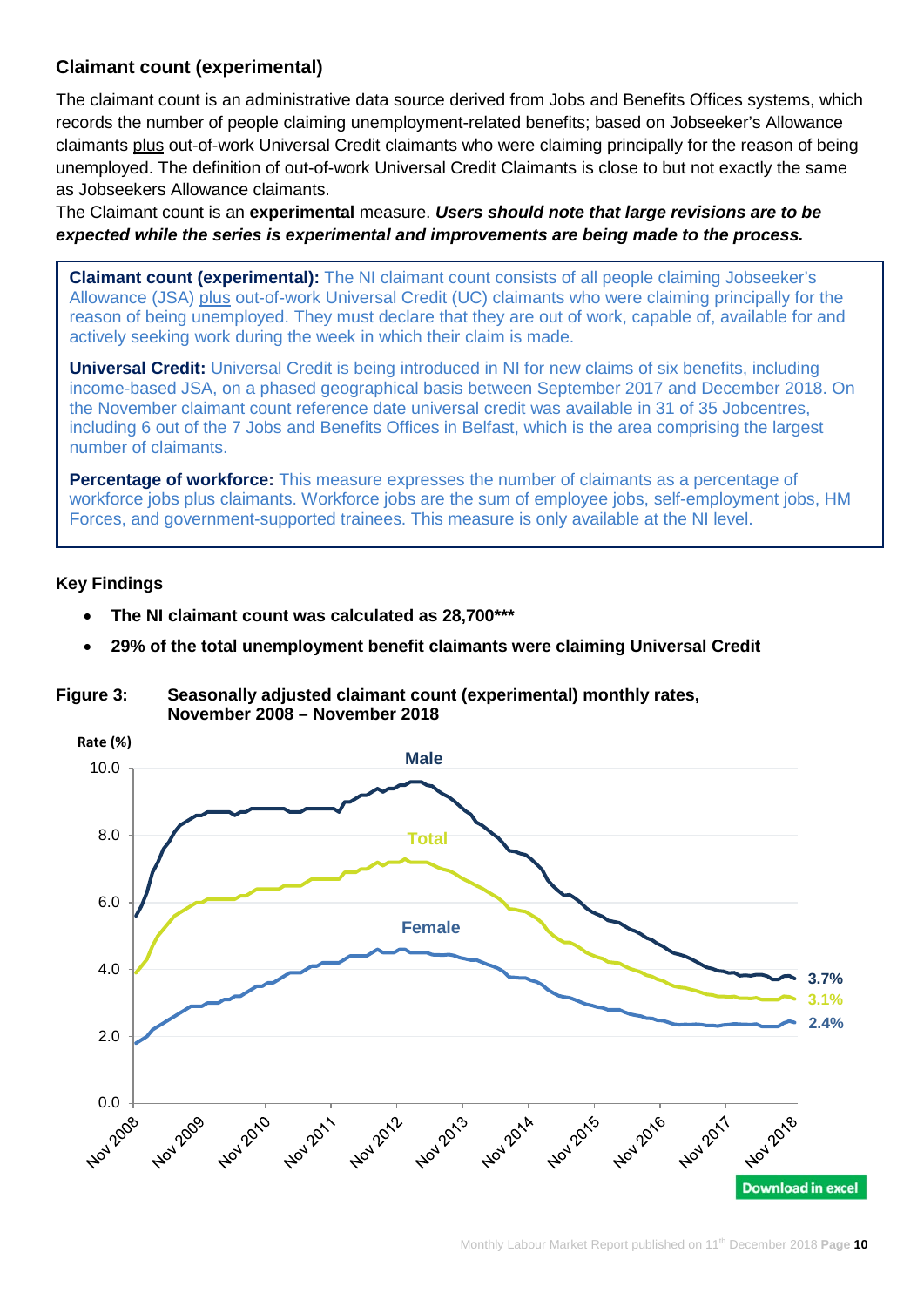#### **Claimant count (experimental) unemployment**

The NI claimant count was calculated as 28,700\*\*\* (3.1% of the workforce) in November 2018.

\*\*\*Due to ongoing issues with the statistical processing of Universal Credit claims, it is likely that this total is an undercount and there may be an upward revision to the November figure next month. This is a UK wide issue, however, the majority of cases relate to NI. *Users should note that large revisions are to be expected while the series is experimental and improvements are being made to the process.*

**Further details on changes to the claimant count are available on the NISRA - Economic and Labour Market Statistics website: [Claimant Count](https://www.nisra.gov.uk/statistics/labour-market-and-social-welfare/claimant-count)**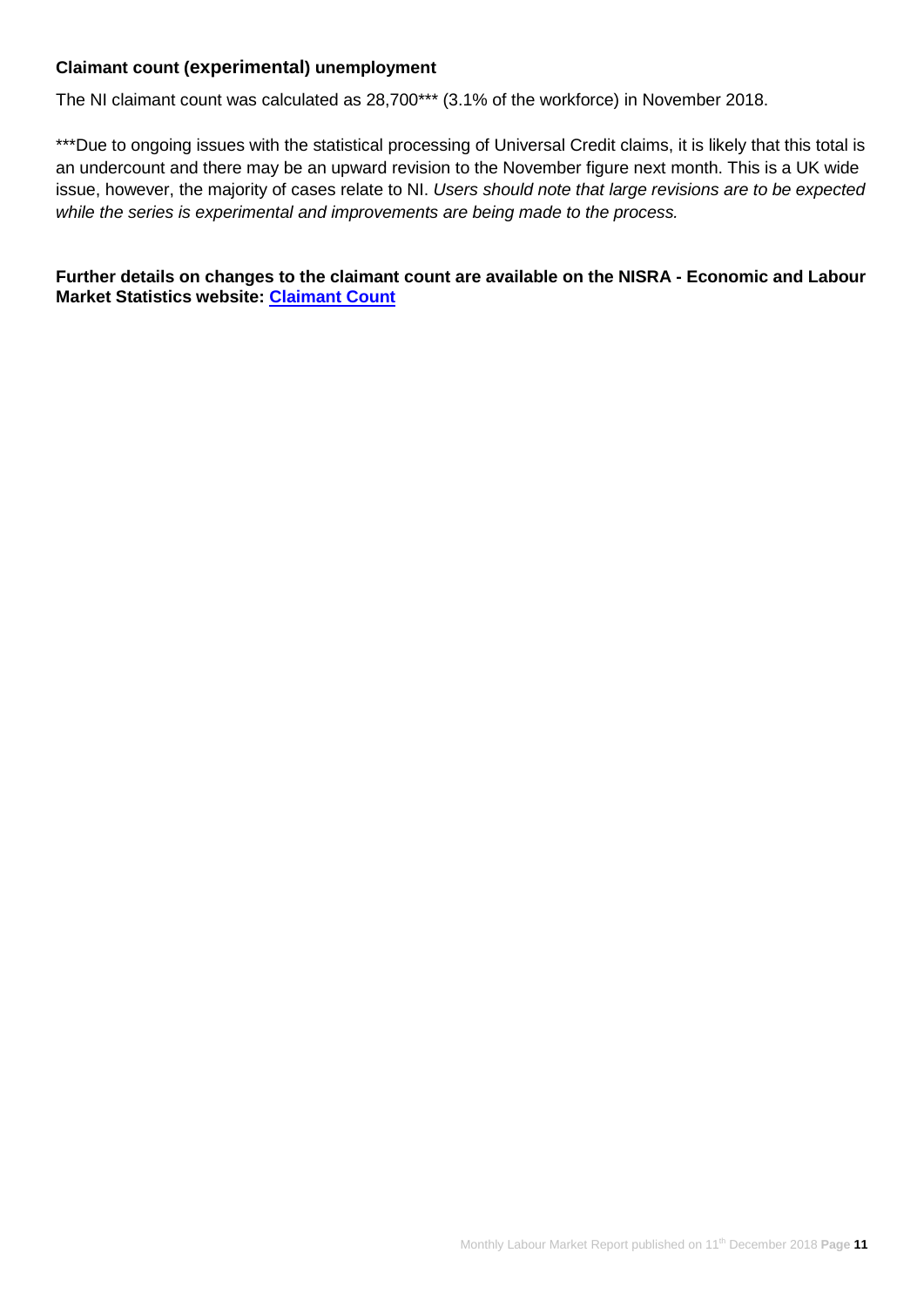# **Redundancies**

Under the Employment Rights (Northern Ireland) Order 1996 (Amended 8 October 2006) companies are only legally required to notify the Department of impending redundancies of 20 or more employees. Companies who propose less than 20 redundancies are not included in the statistics. As a result, the figures provided are likely to be an underestimate of total job losses, however it is not possible to quantify the extent of the shortfall.

**Redundancies:** Subject to the criteria mentioned above, employers must notify the Department of (a) redundancies proposed and (b) redundancies confirmed. Since all proposed redundancies do not actually take place, the confirmed total provides a better indication of real job losses.

# **Key Findings**

- **95 confirmed redundancies in November 2018, a decrease on the previous month**
- **44% of redundancies confirmed in the Manufacturing sector**
- **515 proposed redundancies between mid-November and mid-December 2018**



# **Figure 4: Confirmed and proposed redundancies – annual totals, 07/08-17/18 (Dec-Nov)**

# **Confirmed redundancies**

During November 2018, the Department was notified of:

• 95 confirmed redundancies, 22 lower than the previous month's revised total of 117.

Over the latest twelve month period there were:

- 2,643 confirmed redundancies which was an increase of 43% from the previous year (1,848)
- 1,171 or 44% confirmed in manufacturing, which was higher than the previous year (791 or 43%)
- 677 (26% of all confirmed redundancies) in the wholesale and retail trade; repair of motor vehicles and motorcycles
- a further 255 (10% of all confirmed redundancies) in construction.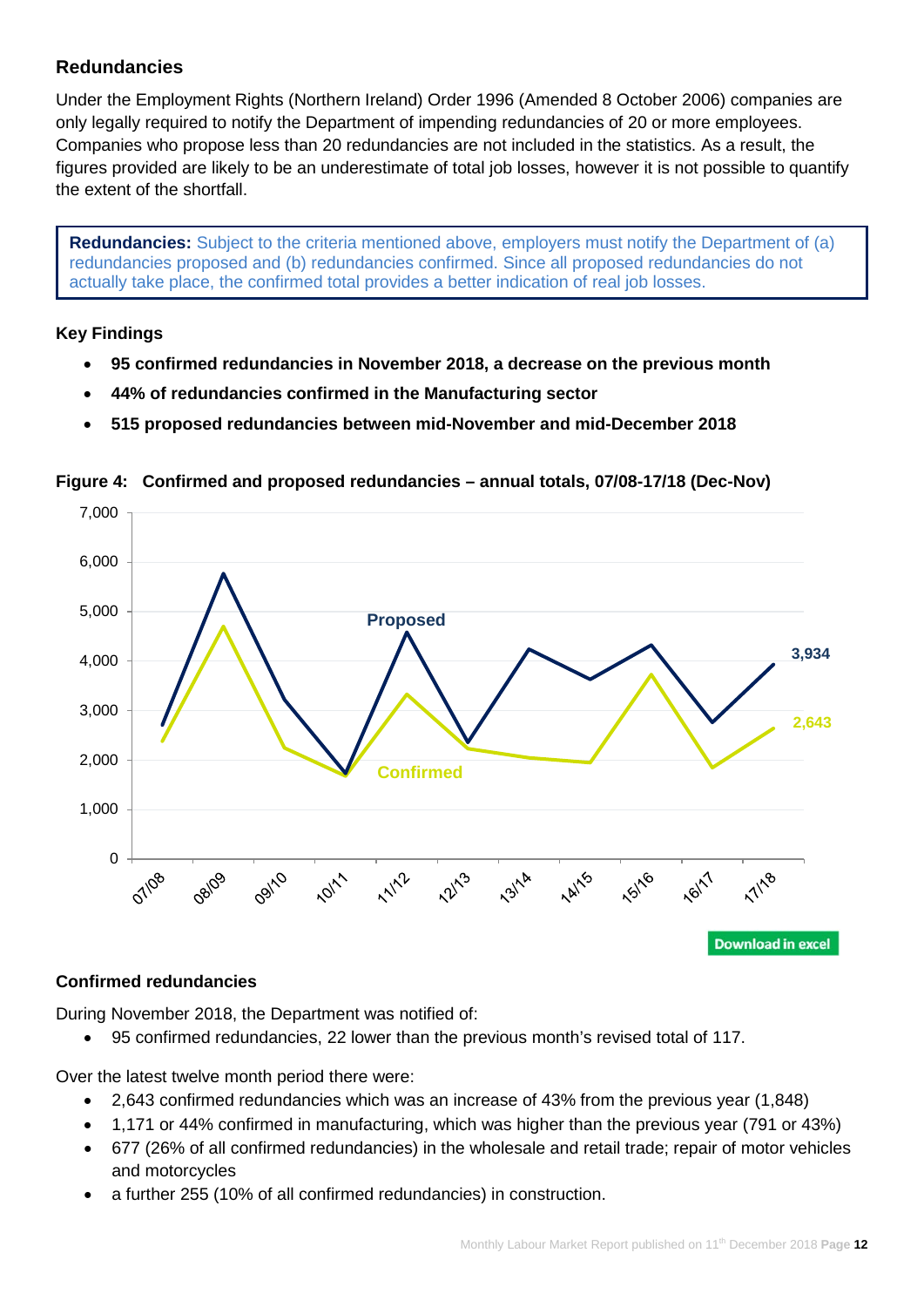#### **Proposed redundancies**

Between mid-November 2018 and mid-December 2018, there were:

• 515 proposed redundancies, representing an increase on the previous monthly period total of 263 proposed redundancies.

Over the latest twelve month period there were:

- 3,934 proposed redundancies which was an increase of 42% from the previous year (2,764)
- 1,141 or 29% proposed in wholesale and retail trade; repair of motor vehicles and motorcycles, which was higher than one year ago (380 or 14%)
- 1,072 (27% of all proposed redundancies) in manufacturing
- a further 782 redundancies (20% of all proposed redundancies) in administrative and support service activities.

It should be noted that since all proposed redundancies do not actually take place, the confirmed total provides a better indication of real job losses.

**Further information is available on the NISRA - Economic and Labour Market Statistics website: [Redundancies](https://www.nisra.gov.uk/statistics/labour-market-and-social-welfare/redundancies)**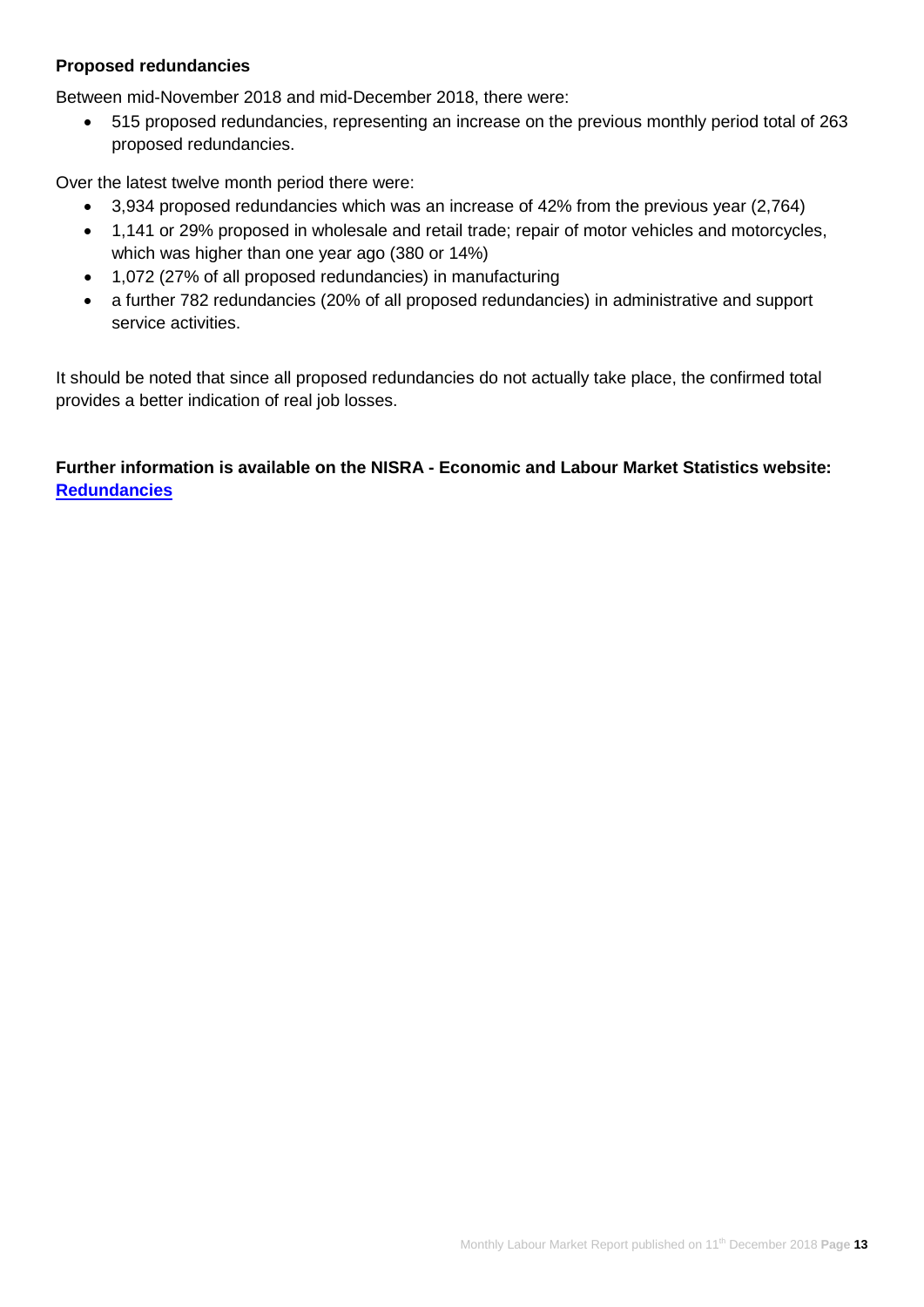# **Employment** Updated December 2018

# **LFS employment**

**LFS employed:** people aged 16 or over who did at least one hour of paid work in the reference week (whether as an employee or self-employed); those who had a paid job that they were temporarily away from; those on government-supported training and employee programmes and those doing unpaid family work.

*Note: For analysis purposes, numbers refer to people aged 16 and over while rates relate to people aged between 16 and 64*

#### **Key Findings**

- **Employment rate decreased over the quarter and increased over the year**
- **Employment rate remained below the UK average and was the lowest of the twelve UK regions**

**Rate (%)** 78.0 76.0 **75.7%** 74.0 **UK** 72.0 70.0 **68.7%** 68.0 66.0 **NI** 64.0 Ruso Cityos Augocznola Augoct-2019 Augoct-2011 Augoct-2012 Augoct-2014 Augoct-2019 Augoct-2017

**Figure 5: Seasonally adjusted employment rate, Aug-Oct 2008 to Aug-Oct 2018**

**Download in excel** 

Figure 5 shows that the NI employment rate has consistently been below the UK average over the last 10 years. Employment rates reached near record highs during the year to August-October 2018 (69.8% in Nov-Jan 2018). Increases were experienced in both male and female employment rates, and in particular the female employment rate reached a record high (67.3% in February-April 2018).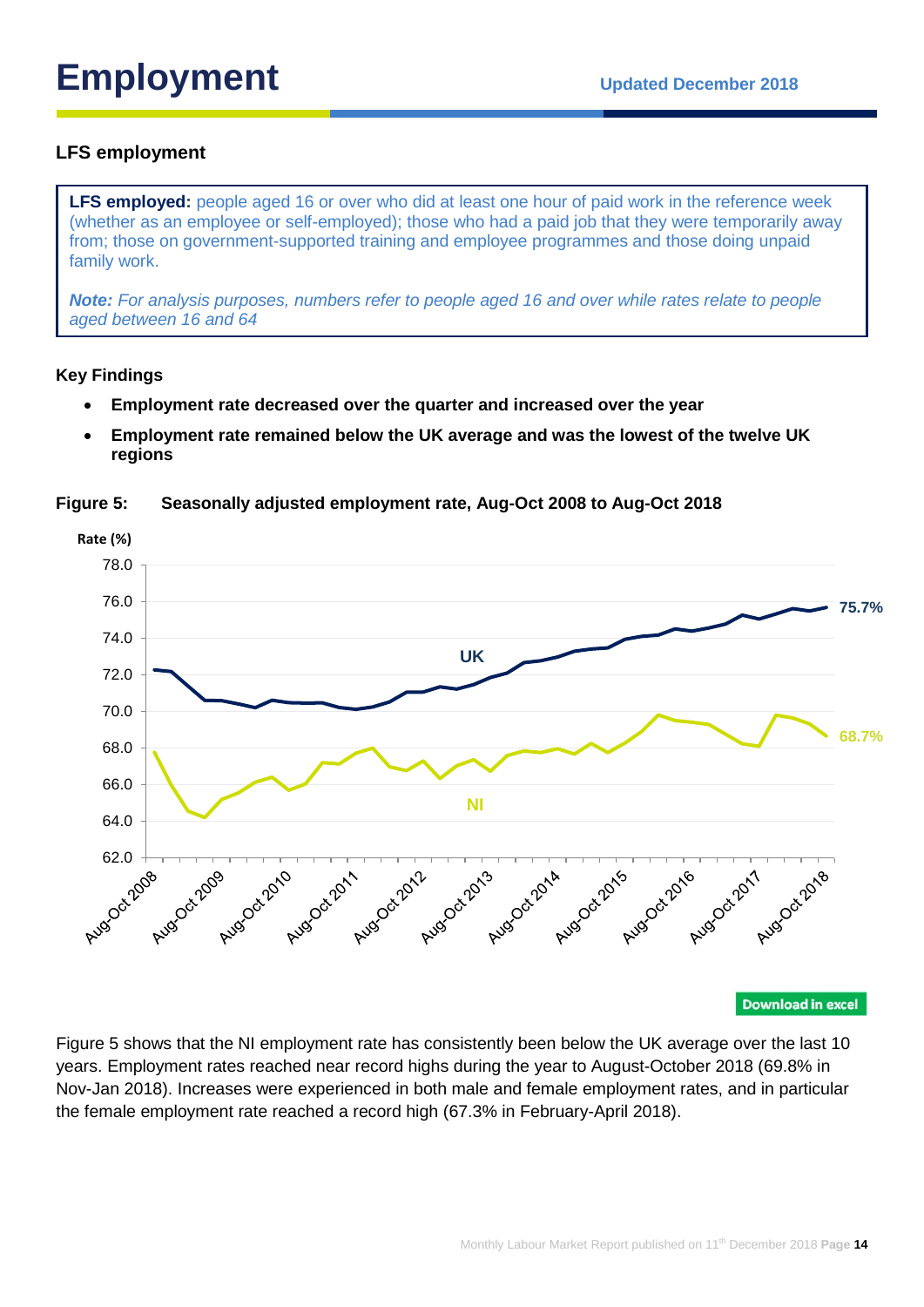# **Employment**

The most recent NI employment rate for those aged 16-64 for the period Aug-Oct 2018 was estimated at 68.7%. This represents:

- a decrease of 0.7pps over the quarter
- an increase of 0.6pps over the year.

The number of persons in employment (16+) in the period Aug-Oct 2018 was estimated at 833,000, which was:

- a decrease of 15,000 over the quarter
- an increase of 9,000 over the year.

#### **Employment by gender**

Of the total number of those aged 16+ in employment, 52% (434,000) were male and 48% (399,000) were female. Annual changes by gender included:

- the male 16-64 employment rate (71.9%) increased by 0.2pps over the year
- the female 16-64 rate (65.5%) increased by 0.9pps over the year

#### **Regional comparison**

The employment rate in NI (68.7%) was:

- below the UK average (75.7%)
- the lowest rate among the twelve UK regions.

**Further information is available on the NISRA - Economic and Labour Market Statistics website: [LFS employment](https://www.nisra.gov.uk/statistics/labour-market-and-social-welfare/labour-force-survey)**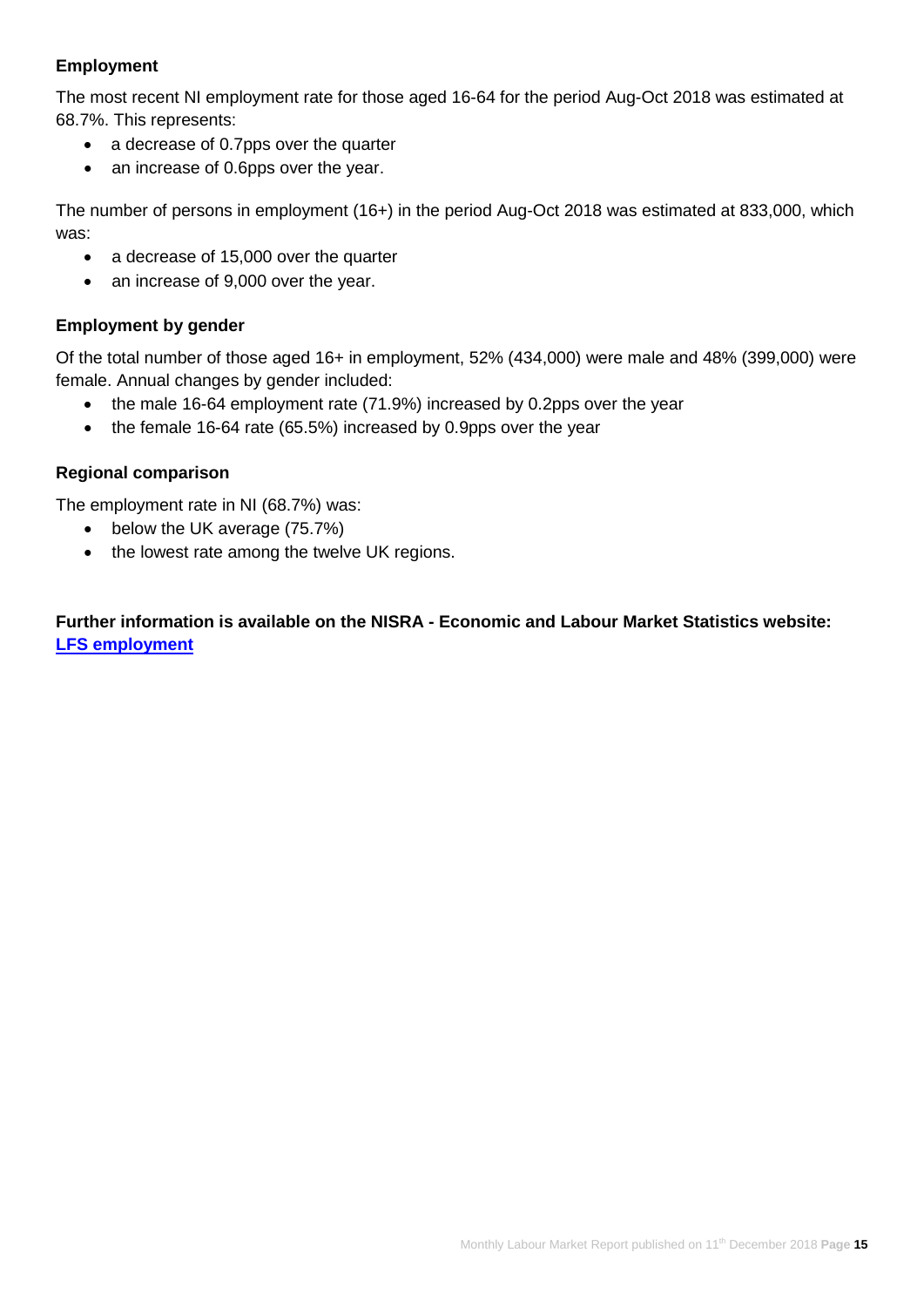# **Quarterly Employment Survey (QES) – First published December 2018**

The QES is a business survey which samples approximately 6,000 companies who are asked to provide employment data for each of their business activities. This information is then collated by Economic and Labour Market Statistics, from which employee jobs estimates are produced.

**QES employee:** An employee is defined as anyone aged 16 years or over that is directly paid from a business's payroll for carrying out a full-time or part-time job or being on a training scheme in Northern Ireland.

#### **Key Findings**

- **Employee jobs increased over the quarter and year to an historical high in September 2018.**
- **Private sector employee jobs increased over the quarter and year reaching an historical high.**
- **Public sector employee jobs decreased over the quarter and increased over the year.**



**Figure 6: Index of Employee Jobs, September 2008 to September 2018**

Figure 6 shows the estimated seasonally adjusted employee jobs, indexed to allow comparison between NI and the UK. For NI the pre-downturn peak was in June 2008 (not on chart range) and the UK in September 2008. The UK reached its lowest point in December 2010, one year before the NI low in December 2011. Both NI and the UK have surpassed their pre-downturn peaks; NI jobs are now 4.5% above their June 2008 level while UK jobs are 7.5% above.

#### **Employee Jobs**

The seasonally adjusted employee jobs total in Northern Ireland at September 2018 was 765,880, which was:

- an increase of 0.3% (2,240 jobs) from the June 2018 estimate of 763,640.
- an increase of 2.0% (14,700 jobs) over the year.
- The annual increase in employee jobs was statistically significant.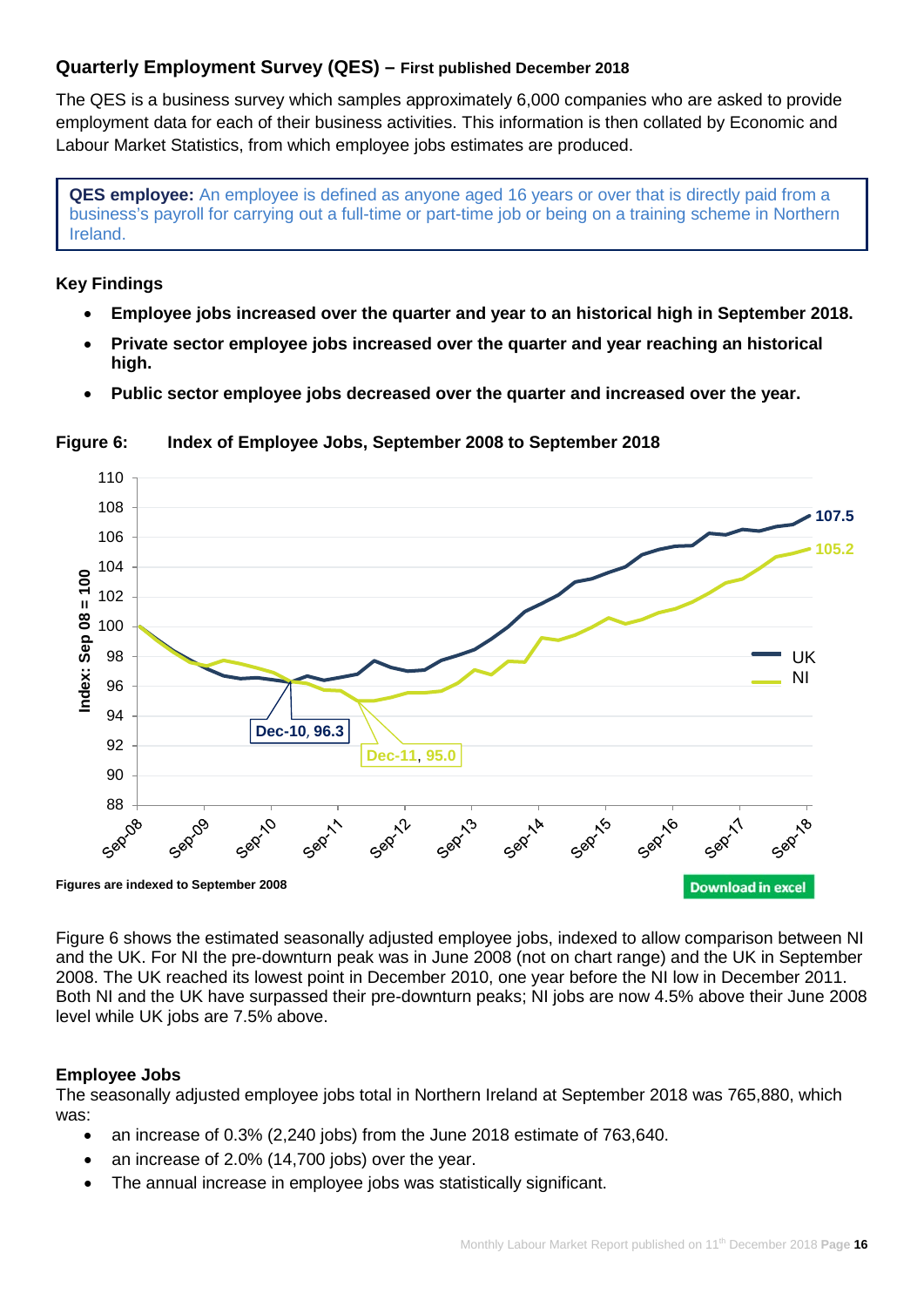### **Employee jobs by sector**

The seasonally adjusted quarterly change consisted of:

- an increase in the services sector (0.3% or 1,610 jobs), construction sector (0.8% or 260 jobs) and other sector (1.6% or 370 jobs).
- the manufacturing sector reported no change over the quarter
- an increase of 0.6% (3,520 jobs) in the private sector and
- a decrease of 0.2% (-370 jobs) in the public sector.

Over the year to September 2018:

- the private sector increased by 2.6% (13,900 jobs).
- the public sector increased by 0.6% (1,160 jobs).



#### **Figure 7: Index of NI Private and Public Sector Jobs, September 2008 – September 2018**

<sup>1</sup> Royal Mail plc is included in the public sector for September 2013 and earlier periods, but not for subsequent periods.

<sup>2</sup> Lloyds Banking Group and its subsidiaries are included in public sector estimates from December 2008 to December 2013 but not in earlier or subsequent periods.

<sup>3</sup> All registered housing associations in Northern Ireland have been reclassified to public sector from Q3 1992 onwards, more detail on the decision to reclassify can be found on th[e ONS website.](https://www.ons.gov.uk/economy/nationalaccounts/uksectoraccounts/articles/statisticalclassificationofregisteredprovidersofsocialhousinginscotlandwalesandnorthernireland/september2016)

Private sector employee jobs have grown to a series high in September 2018 (559,110 jobs), and are now 8.6% above a pre-downturn peak which occurred in June 2008 (not on chart range). Public sector jobs showed an increase over the year to September 2018 to 207,290 jobs.

### **Further information is available on the NISRA - Economic and Labour Market Statistics website: [Quarterly Employment Survey](https://www.nisra.gov.uk/statistics/labour-market-and-social-welfare/quarterly-employment-survey)**

# **Further breakdowns of employee jobs by geography and industry are available from the [Business](https://www.nisra.gov.uk/statistics/annual-employee-jobs-surveys/business-register-and-employment-survey)  [Register and Employment Survey.](https://www.nisra.gov.uk/statistics/annual-employee-jobs-surveys/business-register-and-employment-survey)**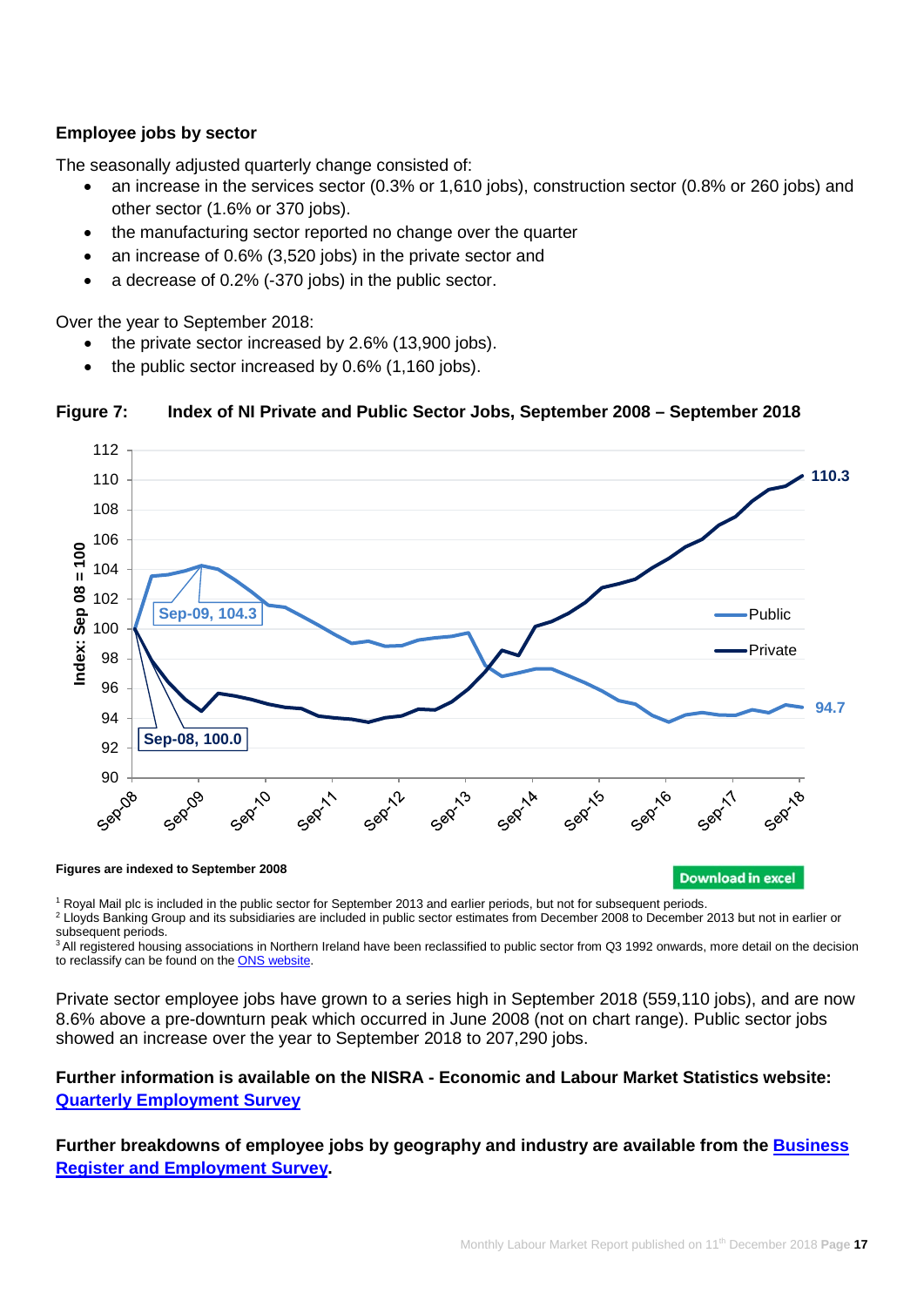# **Comparisons between LFS Employment and QES Employee Jobs**

The concept of employment (measured by the LFS as the number of people in work) differs from the concept of jobs, since a person can have more than one job, and some jobs may be shared by more than one person.

The LFS and QES measure employment in different ways. The LFS is a sample survey carried out by interviewing individuals about their personal circumstances and work. The QES is a quarterly survey of businesses which provides short term employee jobs estimates for Northern Ireland. It surveys all public sector jobs, all private sector firms with 25 or more employees and a sample of the remainder. LFS employment figures are based on a rolling three month period and QES measures the number of jobs on a particular day.

LFS employment includes those who are employed, self-employed, unpaid family workers and those on Government supported training programmes. QES employee jobs include full-time and part-time jobs and those on a training scheme and excludes self-employed.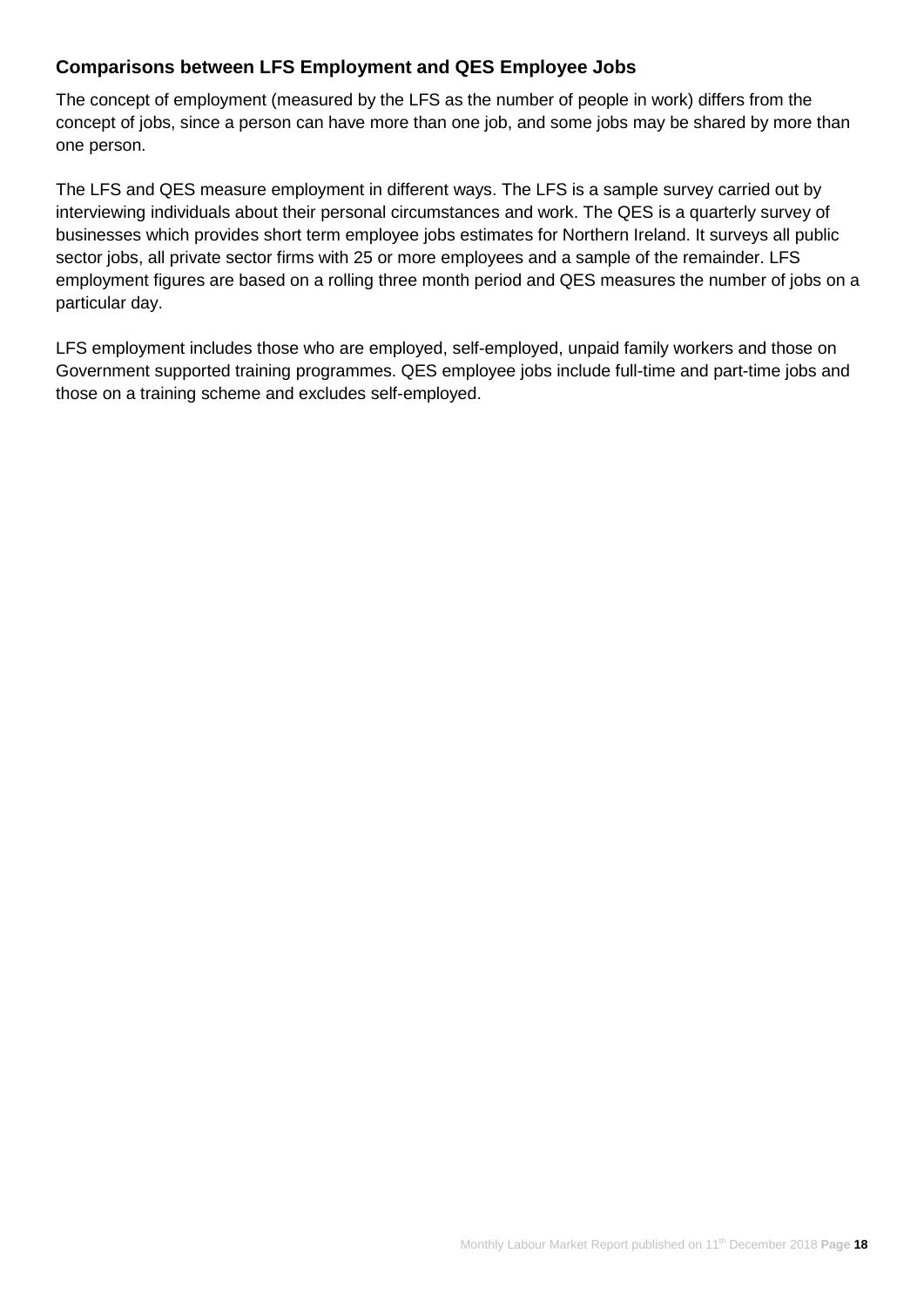#### **Vacancies – First published October 2018**

Headline figures are presented for vacancies which have been notified to Job Centres / Jobs & Benefits Offices (J&BO) of the Department for Communities (DfC). A small proportion of vacancies notified are based in the UK mainland or in the Republic of Ireland. The statistics do not represent the total unsatisfied demand for staff by employers, but are only those vacant positions notified by employers to DfC.

# **Key Findings**

- **There were 16,135 vacancies notified in the second quarter of the 2018/19 financial year**
- **An increase of 4.2% when compared against the same period in the 2017/18 financial year**

| <b>Date</b>      | <b>Full-time</b> | <b>Part-time</b> | <b>Casual</b> | <b>Total</b> |
|------------------|------------------|------------------|---------------|--------------|
| October 2017     | 3,130            | 1,888            | 390           | 5,408        |
| November 2017    | 2,504            | 1,307            | 281           | 4,092        |
| December 2017    | 1,547            | 795              | 130           | 2,472        |
| January 2018     | 3,143            | 1,492            | 265           | 4,900        |
| February 2018    | 2,892            | 1,379            | 244           | 4,515        |
| March 2018       | 3,021            | 1,470            | 261           | 4,752        |
| April 2018       | 3,068            | 1,373            | 222           | 4,663        |
| May 2018         | 3,355            | 1,704            | 266           | 5,325        |
| <b>June 2018</b> | 2,997            | 1,498            | 285           | 4,780        |
| <b>July 2018</b> | 2,902            | 1,336            | 290           | 4,528        |
| August 2018      | 3,894            | 1,848            | 355           | 6,097        |
| September 2018   | 3,378            | 1,807            | 325           | 5,510        |
| <b>Total</b>     | 35,831           | 17,897           | 3,314         | 57,042       |

# **Table 2: Monthly Notified Vacancies, 2017/18**

Figures in the above table are not National Statistics.

#### **Download in excel**

(1) Monthly notified vacancies are all new vacancy positions notified and added to JobCentres / Jobs & Benefits Offices of the Department for Communities.

Notified is subdivided by financial years which run from 1st April to 31st March.

All statistics are derived from data extracted from the Department for Communities Client Management System (CMS).

(2) Vacancies data is published quarterly and reported by financial year. Data for July-September 2018 was published on 8th October 2018.

#### **Further statistics are available on the DfC website: [DfC Statistics](https://www.communities-ni.gov.uk/topics/dfc-statistics-and-research)**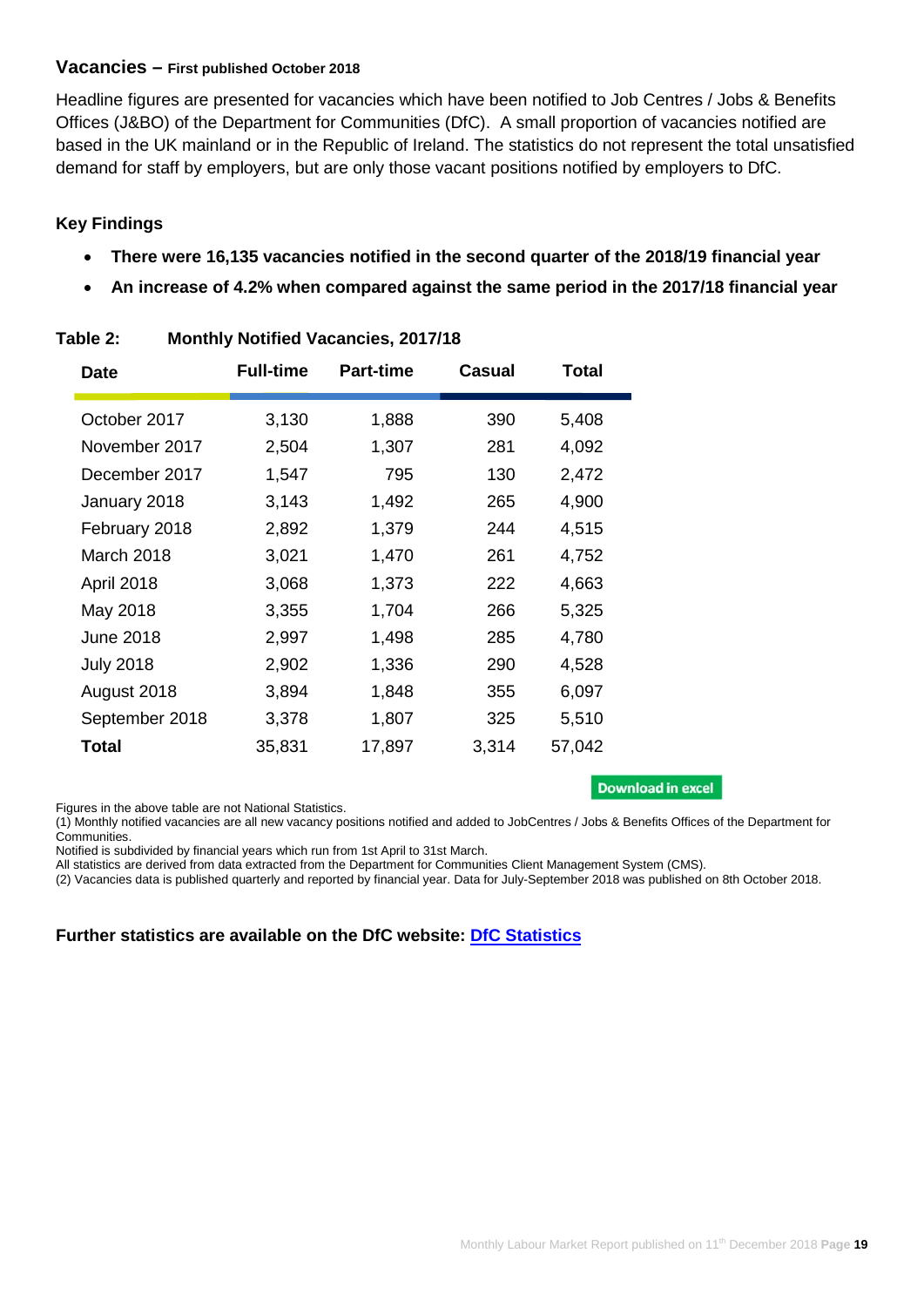# **LFS economic inactivity**

**Economically inactive:** people who are neither in employment nor unemployed on the ILO measure. This group includes all those who are looking after a home, long term sick or disabled, students and retired.

#### **Key Findings**

- **The economic inactivity rate increased over the quarter, but decreased over the year**
- **NI economic inactivity highest of the twelve UK regions**

**Figure 8: Seasonally adjusted economic inactivity rates (16-64), Aug-Oct 2008 to Aug-Oct 2018**



Figure 8 shows that over the last 10 years economic inactivity in NI has been consistently higher than the UK average. During the past 10 years the UK inactivity rate has been on a downward trend. Whilst there have been periods of decreasing inactivity and the current rate is below those in 2009, a consistent downward trend is not apparent in the NI data.

NI inactivity was on a downward trend from the peak of 31.3% in 2009 until 2011. From 2011 to mid- 2015 the inactivity rate displayed less fluctuation, with rates fluctuating by no more than 0.7pps around the average of 27.3% over this four year period. During 2016 the inactivity rate was centred around a lower level of 26.4%.

The current inactivity rate of 28.5% is significantly above rates in 2016.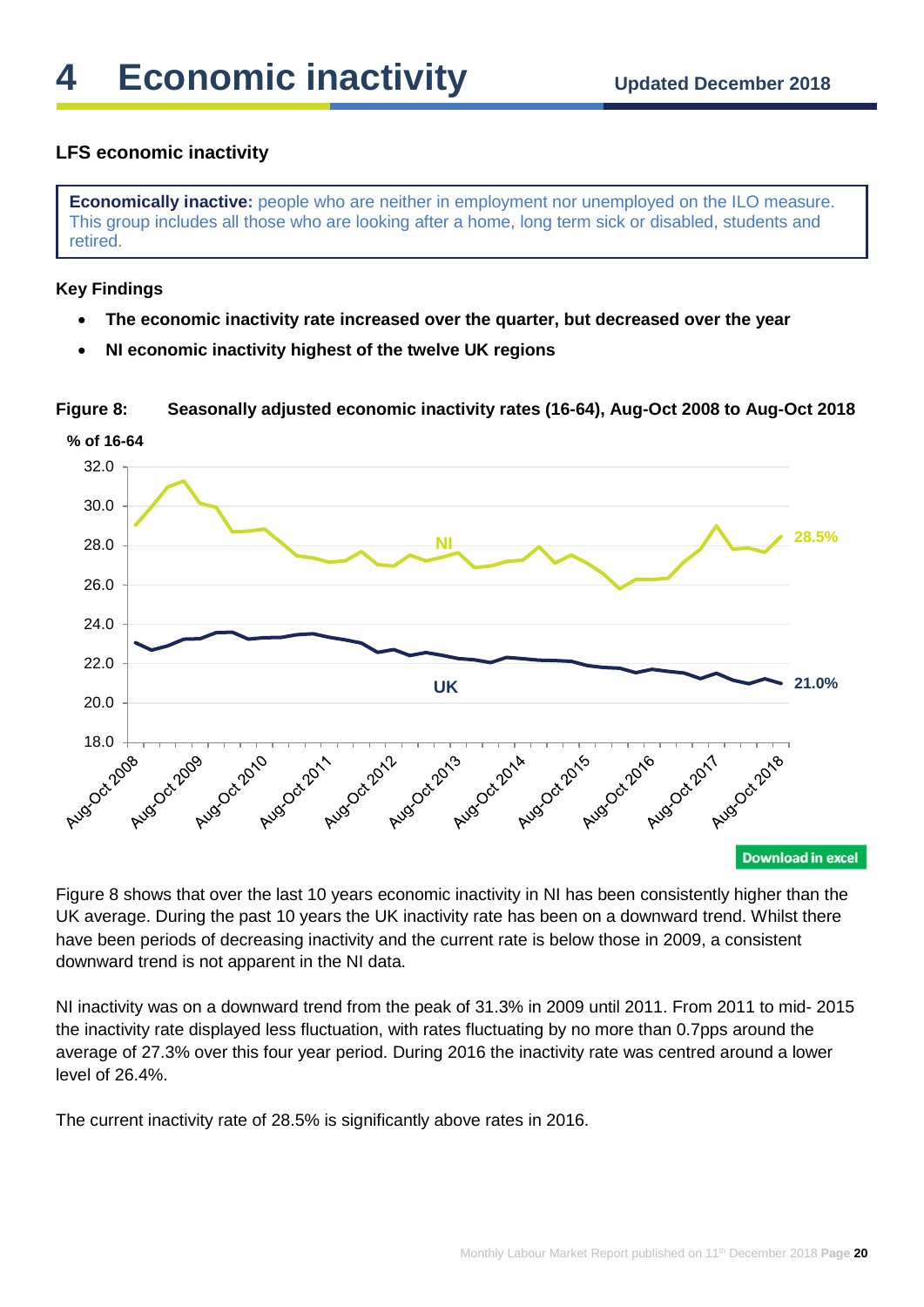# **Economically inactive**

The seasonally adjusted economic inactivity rate (16-64) for Aug-Oct 2018 was estimated at 28.5%, which represented:

- an increase of 0.8pps over the quarter
- a decrease of 0.5pps over the year.

The number of economically inactive persons (16-64) was estimated at 334,000, which was:

- an increase of 9,000 over the quarter
- a decrease of 6,000 over the year.

Of the economically inactive:

• 42% (140,000) were male and 58% (194,000) were female.

Figures unadjusted for seasonality show that, of the economically inactive:

- 82% did not want a job while 18% did
- 27% were long-term sick / disabled, 27% were students, 22% were looking after the family / home, 12% were retired and 12% cited an 'other' reason for inactivity.

#### **Regional comparison**

The NI economic inactivity rate for those aged 16-64 stood at 28.5%. This was:

- higher than the UK average rate (21.0%)
- the highest of the twelve UK regions.

**Further information is available on the NISRA - Economic and Labour Market Statistics website: [LFS economic inactivity](https://www.nisra.gov.uk/statistics/labour-market-and-social-welfare/labour-force-survey)**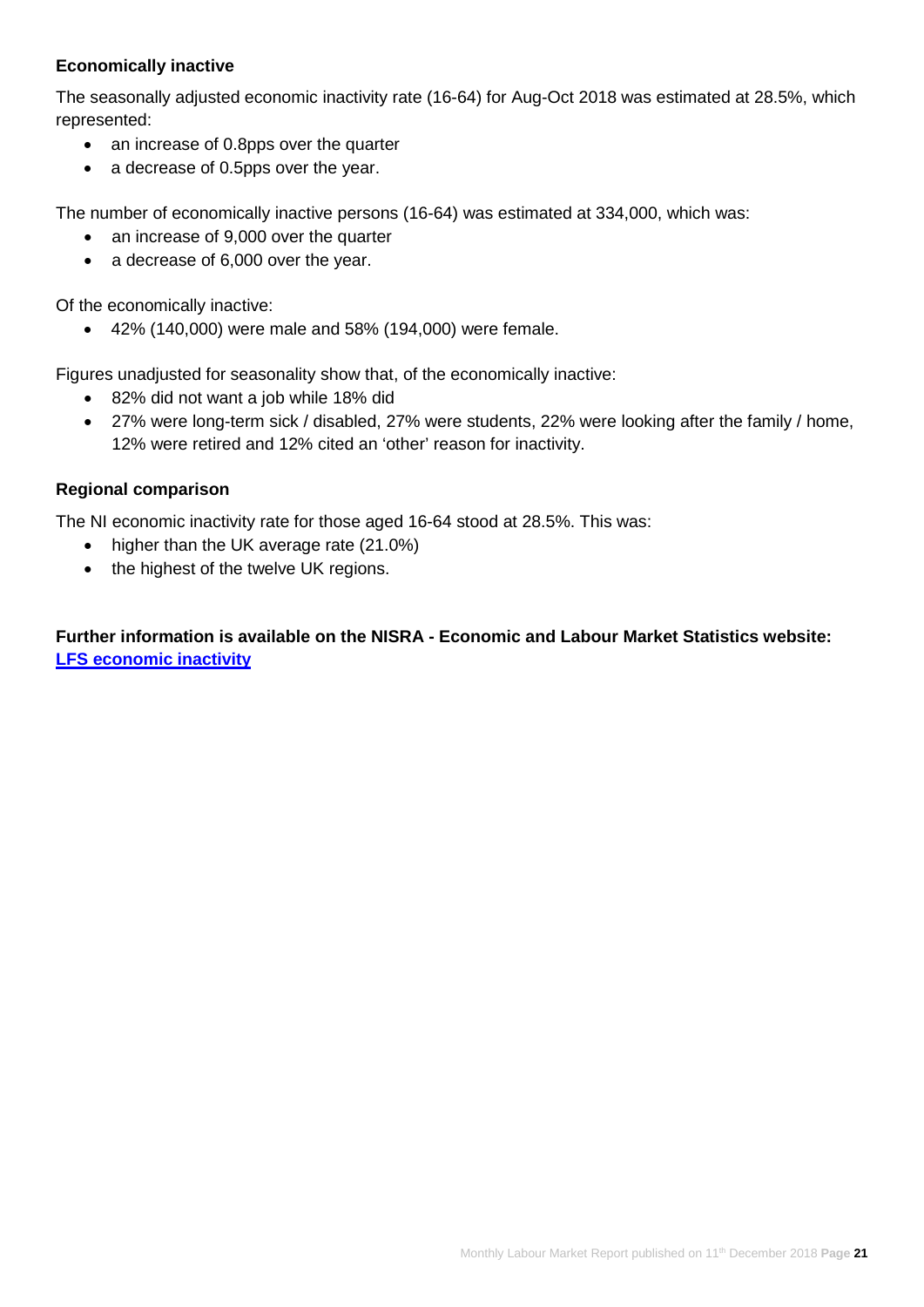# **Annual Survey of Hours and Earnings (ASHE)**

ASHE provides information on employees' hourly, weekly and annual earnings by gender, work pattern, industry and occupation. It has been designed by the Office for National Statistics and is carried out in Northern Ireland by NISRA statisticians.

**Gross weekly pay** includes basic pay, overtime pay, commissions, shift premium pay, bonus or incentive pay and allowances, and is before deductions for PAYE, National Insurance, pension schemes, student loan repayments and voluntary deductions.

**Median** measures the amount earned by the average individual, i.e. the level of earnings at which half the population are above and half the population are below.

**Full-time employee** is defined as anyone aged 16 years or over that is directly paid from a business's payroll for carrying out more than 30 paid hours per week (or 25 or more for the teaching professions).

#### **Key Findings**

- **The median full-time weekly earnings in NI was £521 compared with £569 in the UK**
- **Earnings increased over the year in both NI and the UK**
- **When adjusted for inflation, weekly earnings increased over the year in NI and the UK**

# **Figure 9: Median gross weekly earnings for full-time employees in NI and the UK, April 1998-2018**



The median gross weekly earnings for full-time employees in NI at April 2018:

- was £521, 8.4% lower than the UK median (£569)
- was the fifth lowest out of 12 UK regions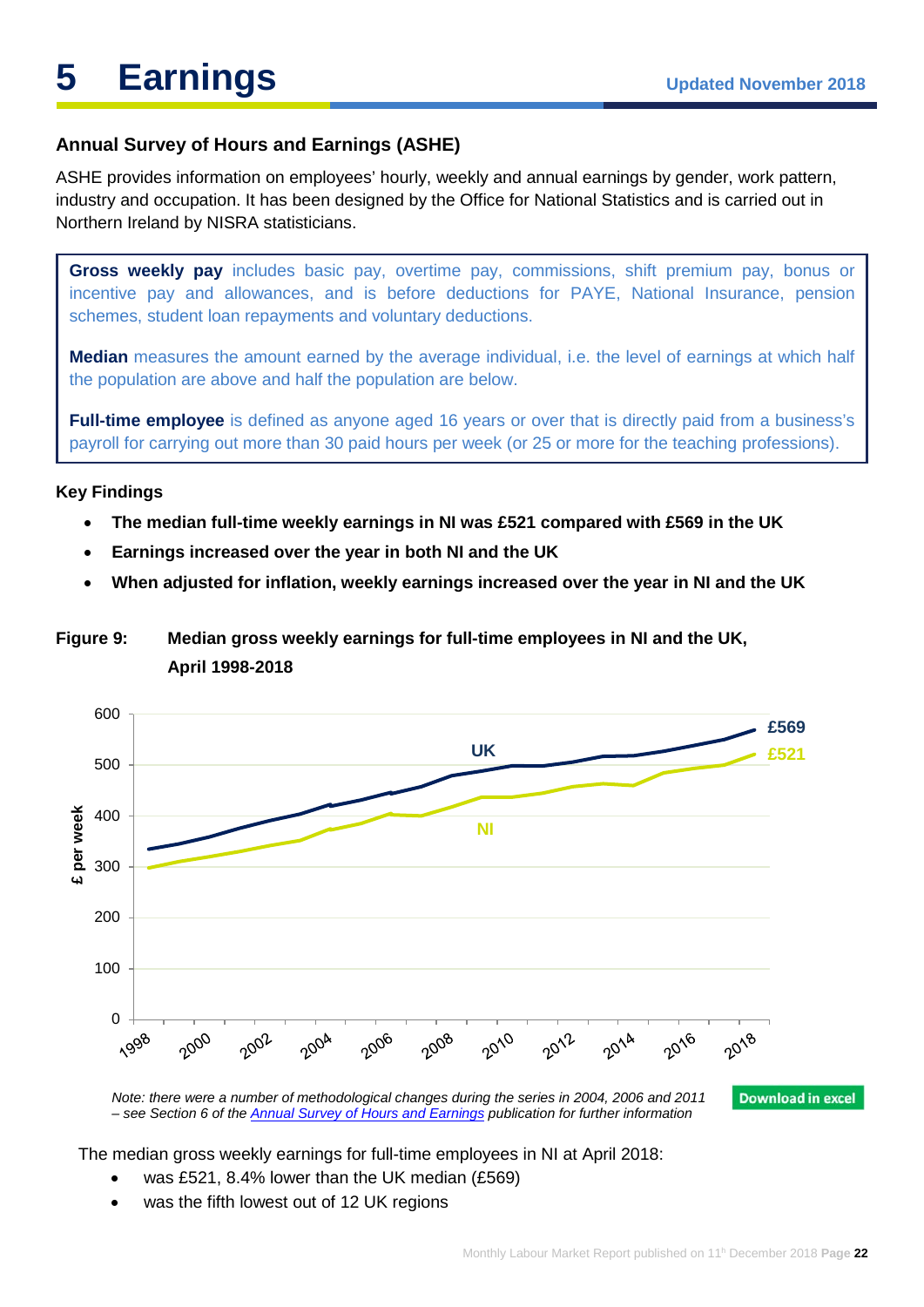- increased by more (4.2%) than the UK median (3.5%) and had the joint highest increase of the UK regions over the year
- when adjusted for inflation increased by 2.0%
- was highest for those who work in Belfast (£565) Local Government District (LGD), which was the only LGD where earnings were above £550 per week
- was lowest in the Causeway Coast and Glens LGD (£431), the only LGD where earnings were below £450 per week.

**Figure 10: Median Gross Weekly Earnings in Northern Ireland by place of work, April 2018**



**Further information is available on the NISRA - Economic and Labour Market Statistics website: [Annual Survey of Hours and Earnings](https://www.nisra.gov.uk/statistics/labour-market-and-social-welfare/annual-survey-hours-and-earnings)**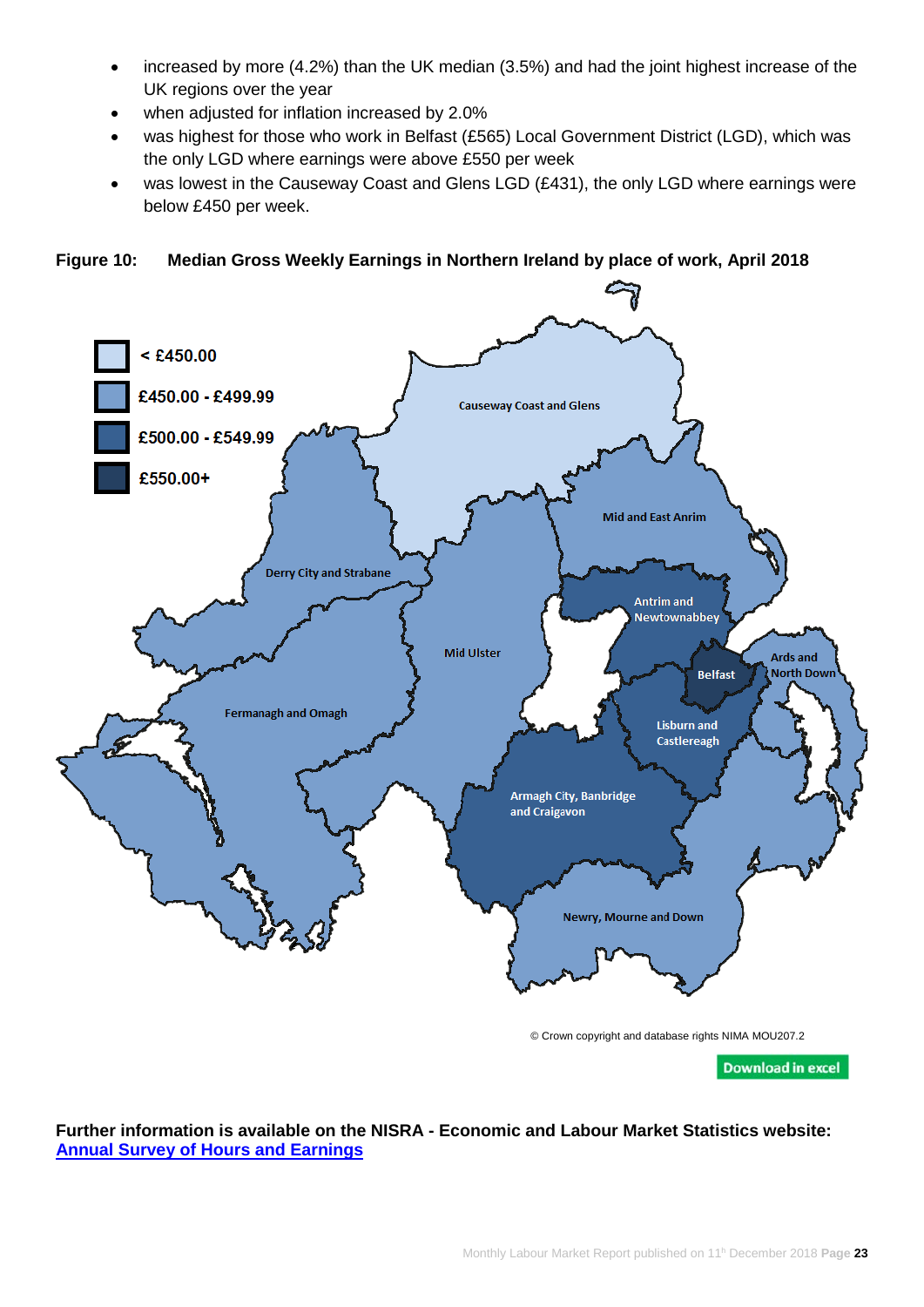# **LFS unemployment**

The definition of unemployment used in the Labour Force Survey (LFS) is in accordance with that of the International Labour Organisation (ILO). The ILO unemployed includes those without a job who were able to start work in the two weeks following their LFS interview and had either looked for work in the four weeks prior to interview or were waiting to start a job they had already obtained.

Unemployment rate - the percentage of economically active people who are unemployed.

Please note that it is possible for the number of unemployed to increase and the unemployment rate to fall during the same period, as the latter measure is a ratio e.g. if the number of economically active has increased at a faster rate than the number unemployed, the unemployment rate will fall.

# **LFS employment**

The definition of ILO employed applies to anyone (aged 16 or over) who has carried out at least one hour's paid work in the week prior to interview, or has a job they are temporarily away from (e.g. on holiday). Also included are people who do unpaid work in a family business and people on Government-supported employment training schemes.

The ILO measures are particularly useful for examining short term and long term trends over time and key LFS time series data are available both seasonally adjusted and unadjusted.

# **Reporting Change and Sampling variability**

Reported change is calculated using unrounded data and is presented to 1 decimal place. When a change is less than 0.05pps, it is rounded to 0.0pps and the data is reported as unchanged. For example, the unemployment rate reported for July-September 2018 was 4.1% compared with 4.0% for the same period in 2017. However, since the change, calculated using unrounded data, was less than 0.05pps, the rate has been described as unchanged.

The LFS is a sample survey, and as such, estimates obtained from it are subject to sampling variability. If we drew many samples each would give a different result. The ranges shown for the LFS data in the table overleaf represent 95% confidence intervals i.e. we would expect that in 95% of samples the range would contain the true value. These confidence intervals have been calculated using data that are not seasonally adjusted, with the relevant sampling errors produced then applied to the seasonally adjusted data.

If the 'annual change' for an estimate has increased or decreased by more than the 'sampling variability of the change', this change is statistically significant. The annual and quarterly changes for the main LFS categories of employment, unemployment and economic inactivity were tested for statistical significance. If none of the reported changes over the year or the quarter were statistically significant then the recorded changes did not exceed the variability expected from a sample survey of this size and are not likely to reflect real change. Please note that the terms 'statistically significantly' and 'significantly' are used interchangeably throughout the report but always refer to the statistical significance of changes.

Table 3 shows the sampling variability of the estimates, and quarterly and annual changes. The final column contains the sampling variability that can be used when assessing change between two independent samples. Due to the LFS five wave structure this means it can be used to assess changes over six quarters or more.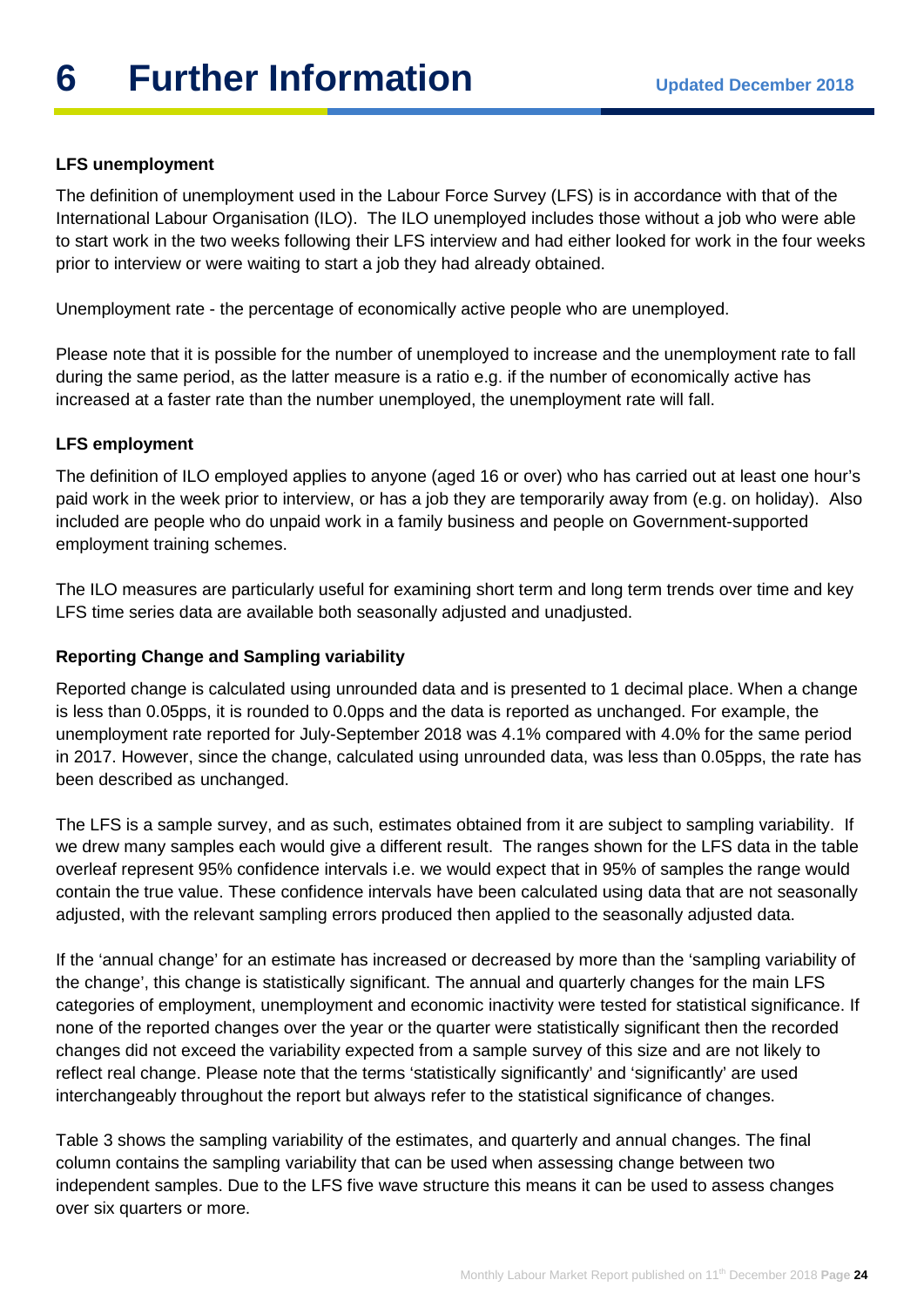#### **Table 3: Sampling variability of labour market estimates**

| August-October<br>2018                   | <b>Estimate</b> | <b>Sampling</b><br>variability<br>of estimate | Change<br>over<br>quarter | <b>Sampling</b><br>variability<br>of quarterly<br>change | Change<br>over year | <b>Sampling</b><br>variability<br>of annual<br>change | Sampling<br>variability<br>of change |
|------------------------------------------|-----------------|-----------------------------------------------|---------------------------|----------------------------------------------------------|---------------------|-------------------------------------------------------|--------------------------------------|
| Unemployment <sup>1</sup>                | 34.000          | $+/-9.000$                                    | $-2.000$                  | $+/-9,000$                                               | 0                   | $+/-12,000$                                           | $+/-12,000$                          |
| Employment <sup>2</sup>                  | 833,000         | $+/-25,000$                                   | $-15,000$                 | $+/-19,000$                                              | 9.000               | $+/-32,000$                                           | $+/-35,000$                          |
| Economically<br>inactive <sup>2</sup>    | 604,000         | $+/-23,000$                                   | 18,000                    | $+/-17,000$                                              | $-2,000$            | $+/-29,000$                                           | $+/-32,000$                          |
| Unemployment<br>rate $1$                 | 3.9%            | $+/-1.0$ pps                                  | $-0.1$ pps                | $+/-1.1$ pps                                             | $-0.1$ pps          | $+/-1.4$ pps                                          | $+/-1.4$ pps                         |
| Employment<br>rate $2$                   | 68.7%           | $+/-1.9$ pps                                  | $-0.7$ pps                | $+/-1.4$ pps                                             | 0.6pps              | $+/-2.4$ pps                                          | $+/-2.6$ pps                         |
| Economic<br>inactivity rate <sup>2</sup> | 28.5%           | $+/-1.8$ pps                                  | 0.8pps                    | $+/-1.3$ pps                                             | $-0.5$ pps          | $+/-2.3$ pps                                          | $+/-2.5$ pps                         |

 $1$  People aged 16 and over. Unemployment rate = total unemployed as a proportion of the economically active.

<sup>2</sup> Levels for all persons aged 16 and over, rates for working age (16-64).

#### **Please see link for further LFS notes and definitions:** [LFS Background Information](https://www.nisra.gov.uk/publications/labour-force-survey-background-information)

#### **Response Rates – Updated quarterly (last updated 13/11/2018)**

The total eligible sample for the July-September 2018 LFS consisted of 2,378 addresses, (683 chosen at random from the Valuation & Lands Agency list of domestic properties, 1,695 carried forward from the previous quarter). A random start, fixed interval sampling technique of the addresses, which are ordered by Council Area and Ward, is used. This ensures a proportional representation across the Council Areas in Northern Ireland.

Only private household addresses were eligible since the LFS is a survey of the private household population. Every selected address is interviewed on five successive occasions, such that in any one quarter, a fifth of the sample will be receiving their first interview, one fifth their second and so on, with one fifth receiving their fifth and final interview. This results in an 80% sample overlap between quarters.

#### **Response rates, July-September 2018**

| Fully and partially responding | 1,476 |
|--------------------------------|-------|
| Eligible sample                | 2,378 |
| Response rate (%)              | 62.1% |

\*Of the addresses sampled, a small number contained more than one household and some contained households which moved during the quarter. Residents in NHS hospital accommodation (formerly called nurses' homes) and students living in halls of residence or boarding schools are included to improve the coverage of young people.

**Download in excel**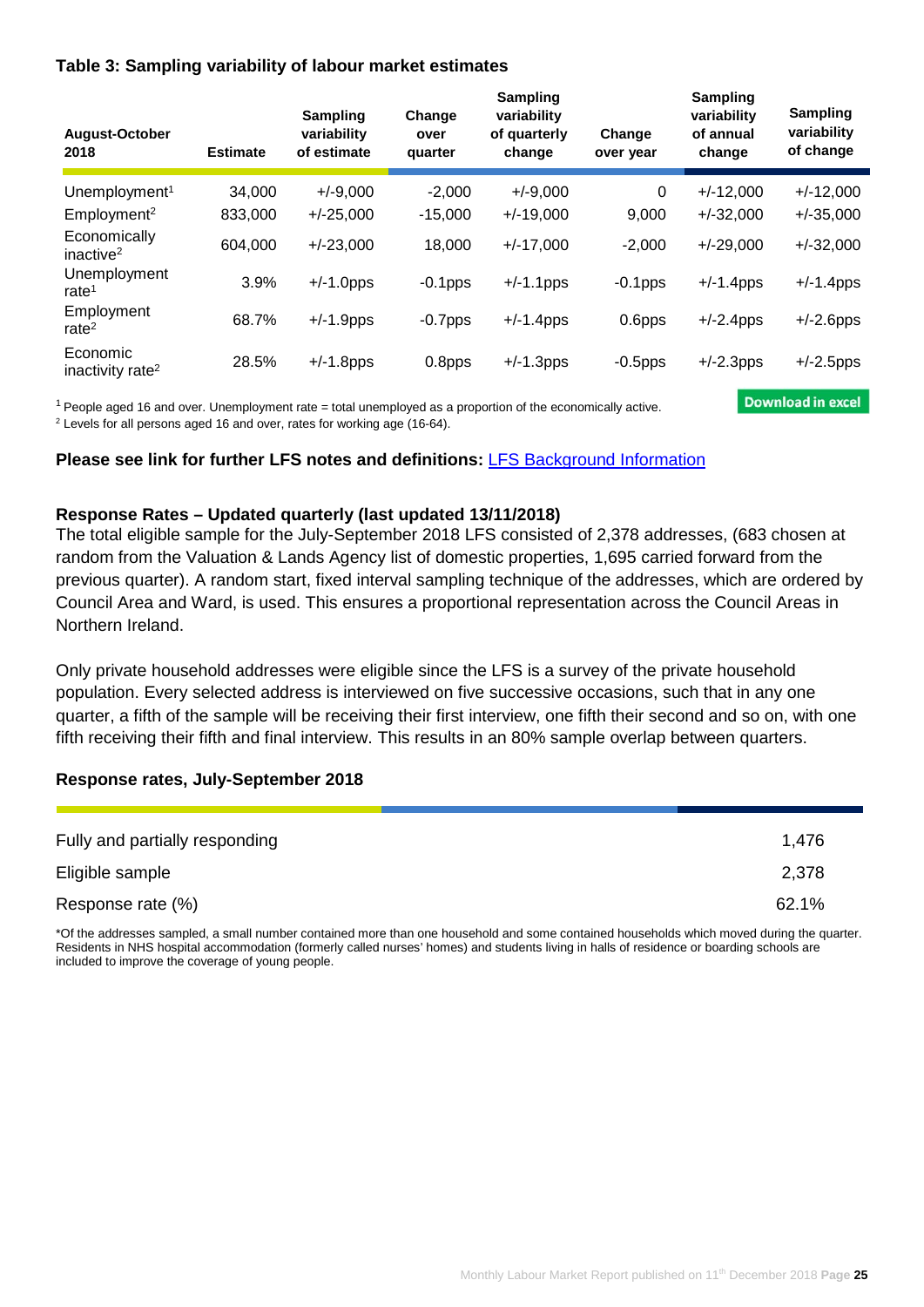# **LFS Comparisons**

Estimates of employment, unemployment, and economic inactivity are derived from the LFS. The most robust estimates of short-term movements in these estimates are obtained by comparing the estimates over rolling three month periods. For example the 3 months ending September 2018 should be compared with the estimates for April-June 2018, which were first published on 14<sup>th</sup> August 2018. This provides a more robust estimate than comparing with the estimates for June-August 2018 as the July and August data are included within both estimates, so effectively observed differences are those between the individual months of June 2018 and September 2018. The LFS is sampled such that it is representative of the NI population over a three month period, not for single month periods.

# **Seasonal adjustment**

All estimates discussed in this Statistical Bulletin are seasonally adjusted unless otherwise stated. Like many economic indicators, the labour market is affected by factors that tend to occur at around the same time every year; for example school leavers entering the labour market in July and whether Easter falls in March or April. To compare over months or quarters, the data are seasonally adjusted to remove the effects of seasonal factors and the arrangement of the calendar.

# **Thresholds**

Thresholds are used to determine whether LFS data are suitably robust for publication. The threshold used for the quarterly LFS datasets is 8,000. As such, data below 8,000 are suppressed.

# **LFS revisions**

LFS microdata are routinely revised to incorporate the latest population estimates. The latest revisions were first published in May 2017 and affect LFS data from the period May - July 2012 onwards. The magnitude of the revisions were relatively small, with the revisions to the unemployment rate falling within +/-0.1 percentage points and the working age employment rate within +/- 0.2 percentage points. The procedures being applied to the NI LFS results are consistent with those applied by the Office for National Statistics to other UK regions. More information on the revision policy concerning labour market statistics can be found through the following link: [Labour market statistics revisions policy](https://www.ons.gov.uk/methodology/methodologytopicsandstatisticalconcepts/revisions/revisionspoliciesforlabourmarketstatistics) 

# **Definition of 'working age'**

The 'working age' definition, used in the calculation of employment and economic inactivity rates, was changed in August 2010 to include those aged from 16 to 64 for both men and women. Previously these rates were based on upper age limits of 59 for women and 64 for men, reflecting the state pension ages in the UK.

# **Changes to the Disability data**

As of May 2016 the definition of Disability used on the Labour Force Survey in Northern Ireland has changed from the DDA-based definition to the GSS Harmonised Standard definition of Disability. This is to ensure consistence and comparability with the UK. It has caused a discontinuity in the time series at April 2013.

The GSS Harmonised Standards focus on a 'core' definition of people whose condition currently limits their activity. In summary the core definition covers people who report:

- (current) physical or mental health condition(s) or illnesses lasting or expected to last 12 months or more; and
- the condition(s) or illness(es) reduce their ability to carry out day-to-day activities.

This differs from the DDA-based definition of disability previously used in the LFS in that it excludes the following groups which are "non-core" under the new Act: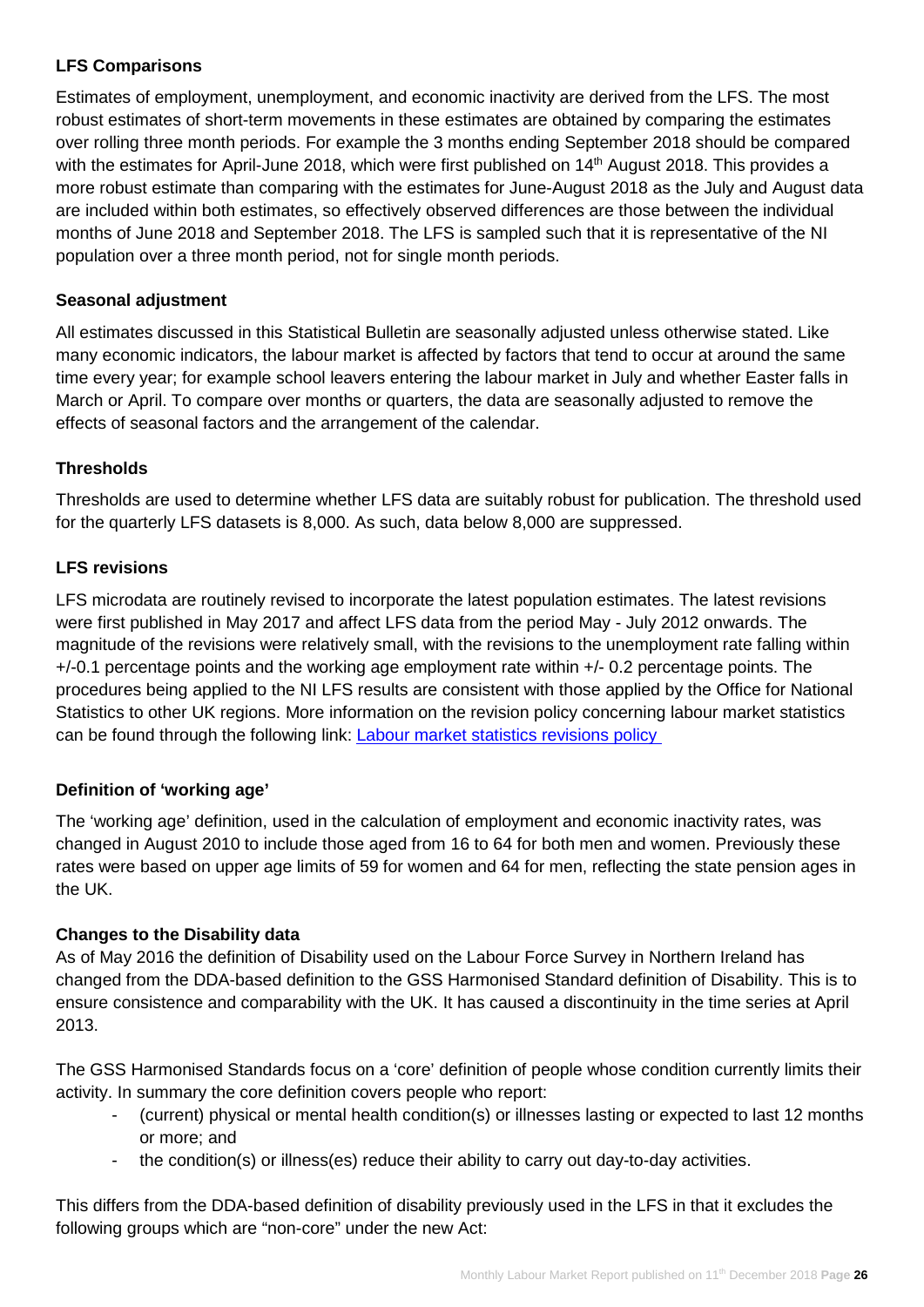- people with a progressive condition (specified in the Equality Act as HIV/AIDS, cancer or multiple sclerosis) that does not currently reduce their ability to carry out day-to-day activities.
- people whose activities would be restricted only without medication or treatment.

# **Disability**

In November 2017 ONS advised suspending the publication of disability estimates due to a large increase between Quarter 2 and 3 in 2017. Although a discontinuity was not visible at the NI level, NISRA removed disability estimates in the October - December 2017 Quarterly Supplement while further investigations took place.

In November 2018 ONS published results of further analysis about the nature of the large increase and advice to users about interpretation of the disability series. ONS have acknowledged that the quarterly increase in Quarter 3 (July to Sept) 2017 was unusual but cannot be explained by any discontinuities in the data. Users should note that estimates derived from sample surveys can be affected by sampling variability and that short-term comparisons should not be made using non-seasonally adjusted datasets.

Previous health warnings have been removed and ONS have no plans for further updates to its analysis of the unusual increase. ONS will also continue to monitor LFS disability data in line with their standard quality assurance practices.

An [article](https://www.ons.gov.uk/employmentandlabourmarket/peopleinwork/employmentandemployeetypes/methodologies/analysisofthelargeincreaseinthelabourforcesurveydisabilitydataapriltojune2017tojulytoseptember2017andtheperiodsafterthisincrease) on the ONS website has further information on the analysis conducted.

## **Experimental Claimant Count (Jobseekers Allowance claimants plus some out-of-work Universal Credit claimants)**

The roll-out of Universal Credit (UC) began in Northern Ireland on the 27th September 2017 and is currently available in 31 of the 35 Job Centres. Since March 2018 the NI JSA-only claimant count has been replaced by an experimental measure based on JSA claimants plus out-of-work UC claimants who were claiming principally for the reason of being unemployed. The NI and GB claimant counts are now calculated on a consistent basis.

The new claimant count is categorised as experimental as the statistics are in the testing phase and not yet fully developed. The ONS have produced a useful ['Guide to Experimental Statistics'](https://www.ons.gov.uk/methodology/methodologytopicsandstatisticalconcepts/guidetoexperimentalstatistics) and an FAQ document explaining the difference between the two measures is available on the [NISRA website.](https://www.nisra.gov.uk/news/changes-claimant-count)

The original series of claimants of JSA, although still available, will no longer be designated as a National Statistic. Although the original measure will continue to reflect the number of people claiming JSA, the relevance of it as a measure of unemployment will diminish each month as UC is introduced in more and more Job Centres across NI. The [letter](https://www.statisticsauthority.gov.uk/wp-content/uploads/2018/03/SB-to-EH-Northern-Ireland-Claimant-Count.pdf) from NISRA requesting de-designation and the [reply](https://www.statisticsauthority.gov.uk/wp-content/uploads/2018/03/EH-to-SB-Northern-Ireland-Claimant-Count.pdf) from the Office for Statistics Regulation are available on the UK Statistics Authority website.

This move to the experimental measure follows the approach taken by the Office for National Statistics in 2015. The full correspondence between ONS and the Statistics Authority can be accessed at the links below:

[Letter from National Statistician to UK Statistics Authority, 9 June 2015](http://www.statisticsauthority.gov.uk/reports---correspondence/correspondence/letter-from-john-pullinger-to-ed-humpherson-090615.pdf) [Reply from UK Statistics Authority to National Statistician, 10 June 2015](http://www.statisticsauthority.gov.uk/reports---correspondence/correspondence/letter-from-ed-humpherson-to-john-pullinger-100615.pdf)

# **Claimant Count Revisions**

Seasonally adjusted claimant count figures are only available at the NI level and are provisional when they are published so they are subject to revision. These revisions are usually made the following month, however, seasonally adjusted totals are also subject to an annual update, which revises data for the previous 5 years to take account of the latest assessment trends. The most recent revision was published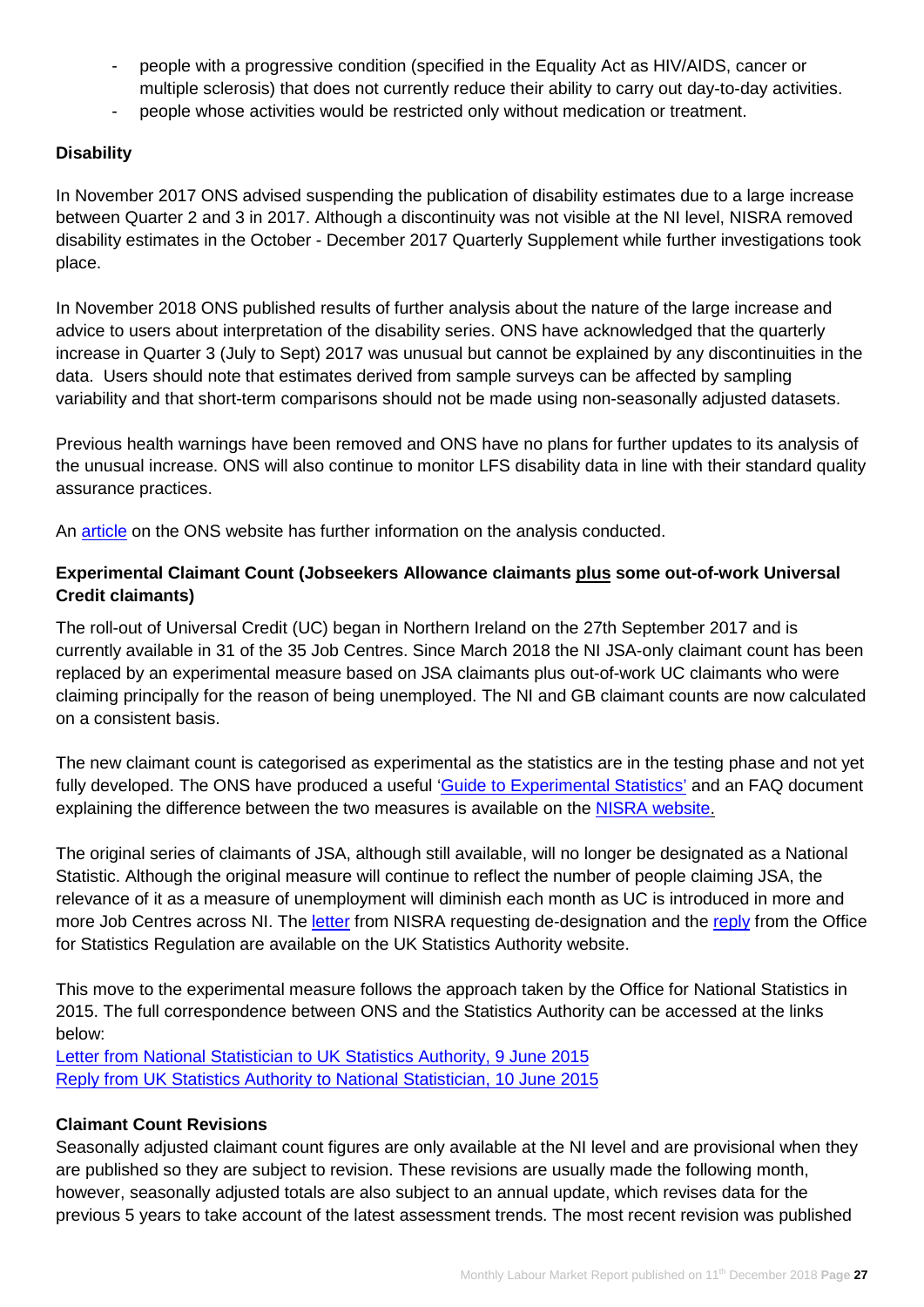on 15<sup>th</sup> May 2018. The magnitude of the revisions is relatively small, with the changes within +/- 0.8% to the monthly claimant totals. For further information see: [Claimant Count Revisions](https://www.nisra.gov.uk/system/files/statistics/claimant-count-revisions-november-2018.xlsx)

# **Redundancy Legal Requirements**

Under the Employment Rights (Northern Ireland) Order 1996 (Amended 8 October 2006) companies are only legally required to notify the Department of impending redundancies of 20 or more employees. Companies who propose less than 20 redundancies are not included in the statistics, so there is likely to be an under count.

# **Annual Survey of Hours and Earnings (ASHE)**

Please note, changes in NI earnings over the year and relative to the UK can be influenced by a range of factors including the timing of pay settlements, the extent of overtime, and differences in the composition of the workforce. As ASHE is a sample survey, results are also subject to an associated level of sampling variability.

Further information is available at: [Northern Ireland Annual Survey of Hours and Earnings](https://www.nisra.gov.uk/statistics/labour-market-and-social-welfare/annual-survey-hours-and-earnings)

#### **Quarterly Employment Survey (QES)**

All QES data contained in the LMR are adjusted for seasonality. The seasonal adjusted series started in 2005. Public Sector and Private Sector series are seasonally adjusted separately to the industry breakdowns. As such the two series may differ at the NI level.

#### **Revisions**

QES estimates are revised quarterly to reflect the latest information provided to the Department by employers. The June 2018 seasonally adjusted estimate first published in September 2018 has subsequently been revised down 0.2 %.

For further details of QES revisions please see the following link: [QES Revisions](https://www.nisra.gov.uk/publications/quarterly-employment-survey-revisions)

#### **Pre Release Access**

The UK Office for National Statistics (ONS) announced the removal of early access by Ministers and officials to all ONS official statistics from 1 July. For further information please see **correspondence** between John Pullinger the National Statistician on this issue and the [reply](https://www.statisticsauthority.gov.uk/wp-content/uploads/2017/08/Letter-from-Sir-David-Norgrove-to-John-Pullinger-15-June-2017.pdf) from Sir David Norgrove, the Chair of the UK Statistics Authority.

As a number of ONS publications affected by this decision include Northern Ireland (NI) level statistics, NISRA also removed early release access for NI officials to the equivalent NISRA publications and associated economic output statistics. This is based on analysis of the proxy nature of NI data for UK trends. The Labour Market Report published on  $12<sup>th</sup>$  July 2017 was the first release under these new arrangements.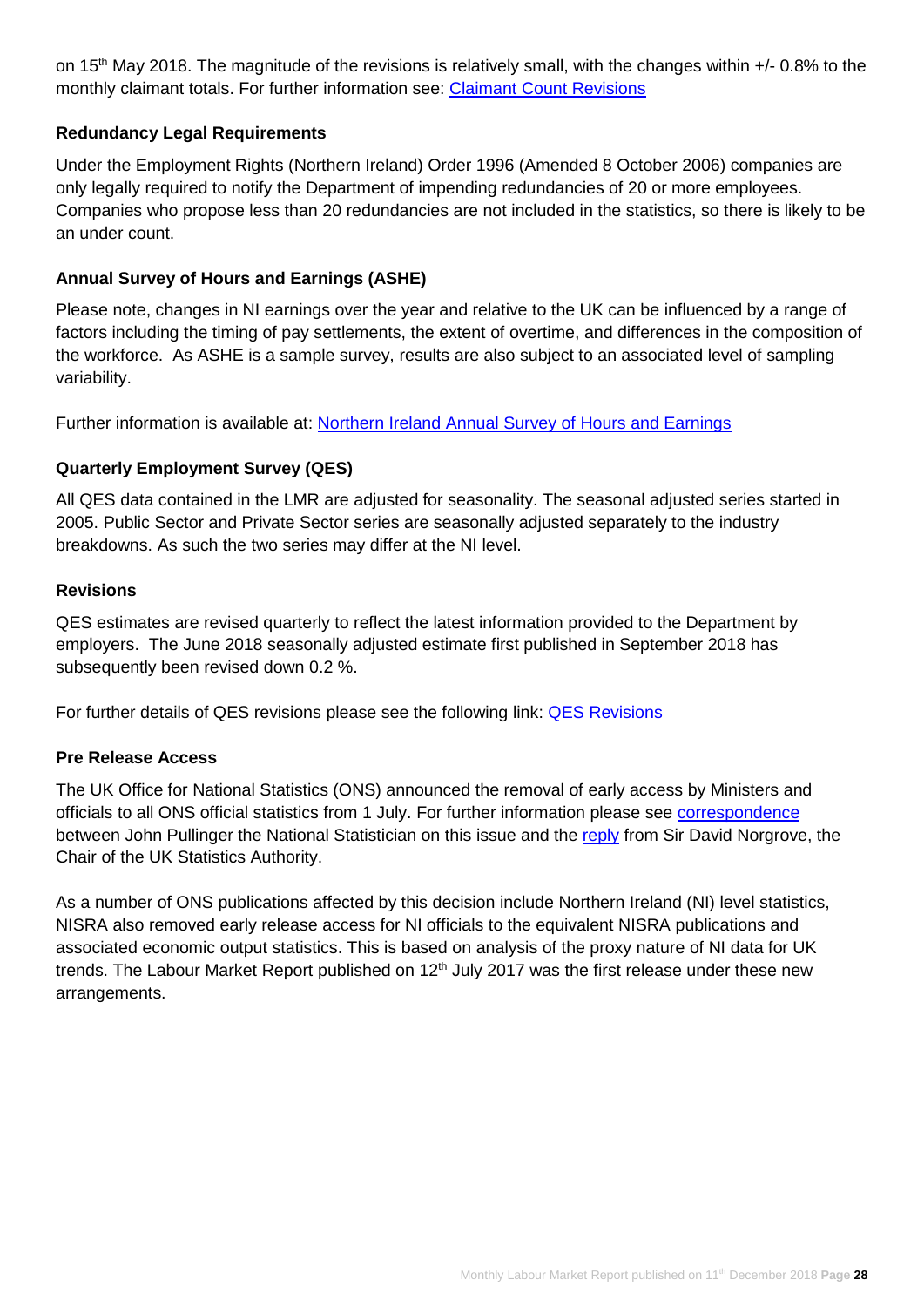# **For further information contact:**

Carly Gordon Economic & Labour Market Statistics Branch, Floor 1 Colby House Stranmillis Court, BT9 5RR

Tel: (028) 9025 5172 Email: [economicstats@nisra.gov.uk](mailto:economicstats@nisra.gov.uk) Web: [Labour Force Survey](https://www.nisra.gov.uk/statistics/labour-market-and-social-welfare/labour-force-survey) Twitter: [@ELMSNISRA](https://twitter.com/ELMSNISRA)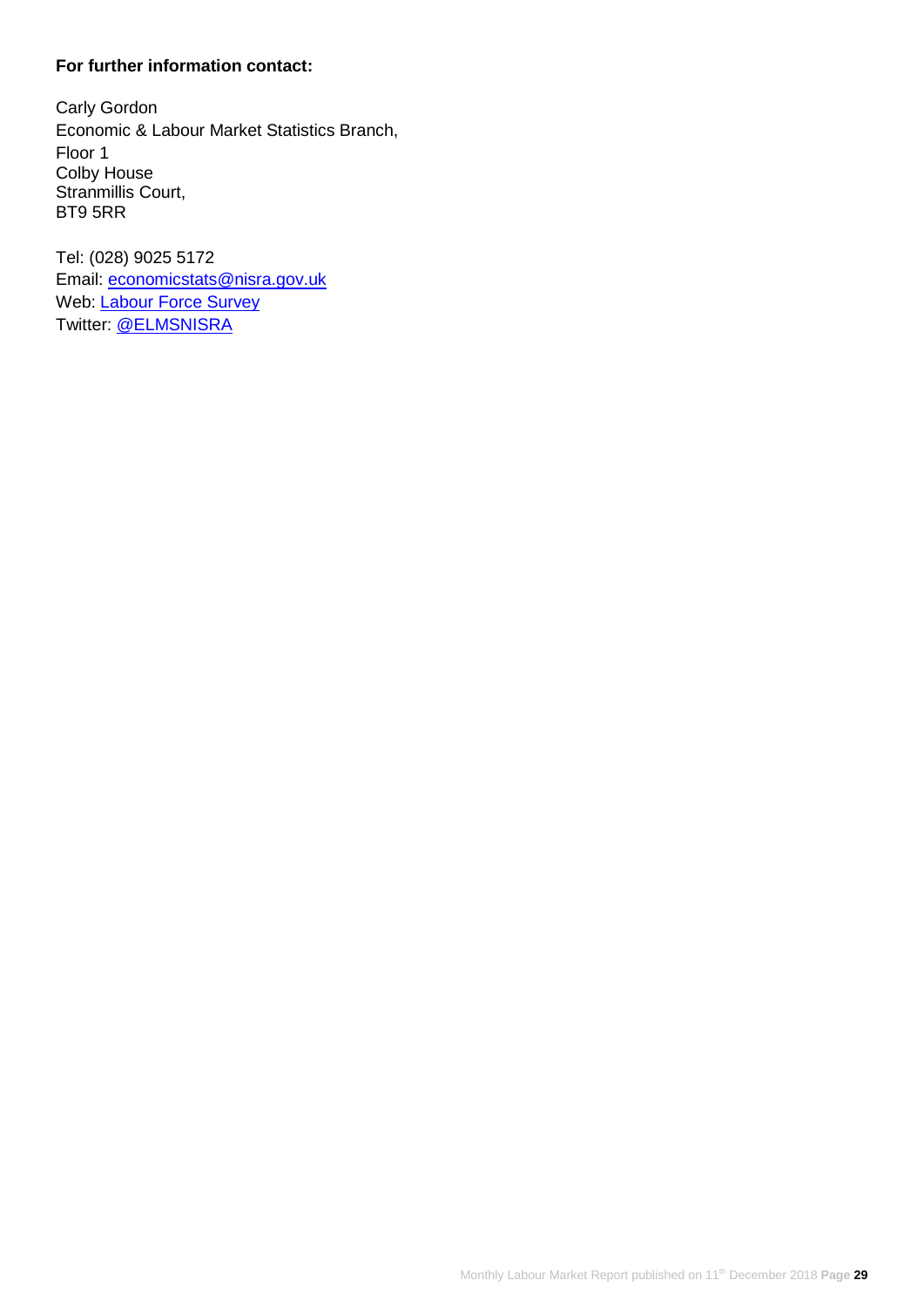# **7 Index of Web Tables**

## **Table No. Title**

#### **Labour Force Survey**

#### **Labour Market Status**

- 2.1a [Labour Market Structure –](https://www.nisra.gov.uk/publications/labour-force-survey-tables-december-2018) Seasonally Adjusted
- 2.1b [Labour Market Structure](https://www.nisra.gov.uk/publications/labour-force-survey-tables-december-2018)
- 2.2 [Economic Activity by Age](https://www.nisra.gov.uk/publications/labour-force-survey-tables-december-2018)
- 2.3 [Economic Activity Rates by Age](https://www.nisra.gov.uk/publications/labour-force-survey-tables-december-2018)
- 2.4a [Economically Inactive Who Want Work](https://www.nisra.gov.uk/publications/labour-force-survey-tables-december-2018)
- 2.4b [Economically Inactive Who Do Not Want Work](https://www.nisra.gov.uk/publications/labour-force-survey-tables-december-2018)
- 2.5 [Economically Inactive by Age](https://www.nisra.gov.uk/publications/labour-force-survey-tables-december-2018)
- 2.6 [Employment by Category](https://www.nisra.gov.uk/publications/labour-force-survey-tables-december-2018)
- 2.7 [Actual Weekly Hours of Work](https://www.nisra.gov.uk/publications/labour-force-survey-tables-december-2018)
- 2.8 [Employment by Age](https://www.nisra.gov.uk/publications/labour-force-survey-tables-december-2018)
- 2.9 [Unemployment by Age](https://www.nisra.gov.uk/publications/labour-force-survey-tables-december-2018)
- 2.10 [Unemployment by Duration](https://www.nisra.gov.uk/publications/labour-force-survey-tables-december-2018)
- 2.11 International [Comparisons of Unemployment](https://www.nisra.gov.uk/publications/labour-force-survey-tables-december-2018)

#### **Labour Market Status – Updated quarterly –** *last updated 13.11.18*

- 2.15 [Employment by age](https://www.nisra.gov.uk/publications/quarterly-labour-force-survey-tables-november-2018)
- 2.16 [Females working part-time by reason](https://www.nisra.gov.uk/publications/quarterly-labour-force-survey-tables-november-2018)
- 2.17 [Employment by industry section](https://www.nisra.gov.uk/publications/quarterly-labour-force-survey-tables-november-2018)
- 2.18 [Employment by occupation](https://www.nisra.gov.uk/publications/quarterly-labour-force-survey-tables-november-2018)
- 2.19 [Employment by sex and local government district](https://www.nisra.gov.uk/publications/quarterly-labour-force-survey-tables-november-2018)
- 2.20 [Economic activity by sex and local government district](https://www.nisra.gov.uk/publications/quarterly-labour-force-survey-tables-november-2018)
- 2.21 [Economic inactivity by sex](https://www.nisra.gov.uk/publications/quarterly-labour-force-survey-tables-november-2018)
- 2.22 [Economically inactive](https://www.nisra.gov.uk/publications/quarterly-labour-force-survey-tables-november-2018) by age
- 2.23 [Economic inactivity](https://www.nisra.gov.uk/publications/quarterly-labour-force-survey-tables-november-2018) by reason
- 2.24 [Economic inactivity by local government district](https://www.nisra.gov.uk/publications/quarterly-labour-force-survey-tables-november-2018)
- 2.25 [Self-employment by sex](https://www.nisra.gov.uk/publications/quarterly-labour-force-survey-tables-november-2018)
- 2.26 [Self-employment by age group](https://www.nisra.gov.uk/publications/quarterly-labour-force-survey-tables-november-2018)
- 2.27 [Highest qualification of the self-employed and those in employment](https://www.nisra.gov.uk/publications/quarterly-labour-force-survey-tables-november-2018)
- 2.28 [Self-employed persons by industry section](https://www.nisra.gov.uk/publications/quarterly-labour-force-survey-tables-november-2018)
- 2.29 [Self-employed persons by occupation](https://www.nisra.gov.uk/publications/quarterly-labour-force-survey-tables-november-2018)

#### **Education and Training –** *last updated 13.11.18*

- 2.31 [Highest qualification by labour market status](https://www.nisra.gov.uk/publications/quarterly-labour-force-survey-tables-november-2018)
- 2.32 [Employees receiving job-related training by age group](https://www.nisra.gov.uk/publications/quarterly-labour-force-survey-tables-november-2018)

#### **Disability and the Labour Market –** *last updated 13.11.18*

- 2.33 [Disability by age and sex](https://www.nisra.gov.uk/publications/quarterly-labour-force-survey-tables-november-2018)
- 2.34 [Highest qualification of persons with or without a disability](https://www.nisra.gov.uk/publications/quarterly-labour-force-survey-tables-november-2018)
- 2.35 [Labour market status of persons with or without a disability](https://www.nisra.gov.uk/publications/quarterly-labour-force-survey-tables-november-2018)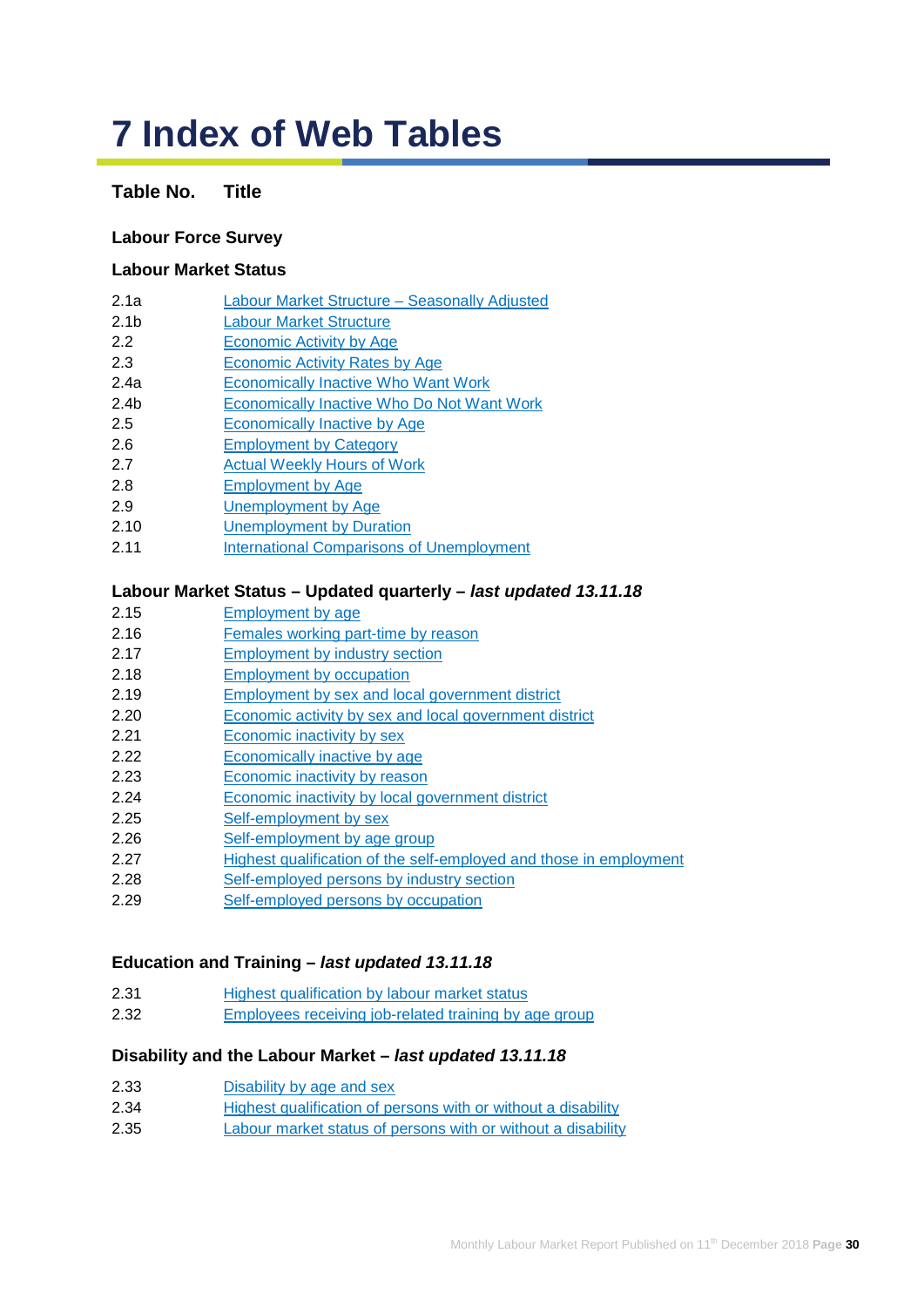#### **Graduates –** *last updated 13.11.18*

| 2.36 |  | Number of NI graduates |
|------|--|------------------------|
|      |  |                        |

- 2.37 [Number of graduates by age](https://www.nisra.gov.uk/publications/quarterly-labour-force-survey-tables-november-2018)
- 2.39 [Occupational groups for graduates and non-graduates](https://www.nisra.gov.uk/publications/quarterly-labour-force-survey-tables-november-2018)

#### **Not in Education, Employment or Training (NEET) –** *last updated 22.11.18*

- 2.40 [Not in Education Employment or Training \(NEET\) 16-24](https://www.nisra.gov.uk/publications/quarterly-labour-force-survey-tables-november-2018)
- 2.41 [Labour Market status of young people aged 16-24](https://www.nisra.gov.uk/publications/quarterly-labour-force-survey-tables-november-2018)
- 2.42 [NEET rate by UK country](https://www.nisra.gov.uk/publications/quarterly-labour-force-survey-tables-november-2018) 16-24

#### **Households –** *last updated 28.11.18*

| 2.43 | Household type NI and UK                                                             |
|------|--------------------------------------------------------------------------------------|
| 2.44 | Households by combined labour market status of household members                     |
| 2.45 | Economic activity rates for females 16-64 by number of dependent children            |
| 2.46 | Economic activity rates for females 16-64 with and without dependent children by age |
| 2.47 | Economic activity rates for females 16-64 by age of youngest dependent child         |

# **[Claimant Count \(Experimental\)](https://www.nisra.gov.uk/publications/claimant-count-tables)**

- 3.1 [Headline Time Series](https://www.nisra.gov.uk/publications/claimant-count-tables)
- 3.2 [Age Breakdown](https://www.nisra.gov.uk/publications/claimant-count-tables)
- 3.3 [Geographical Breakdown](https://www.nisra.gov.uk/publications/claimant-count-tables)
	- a. [Local Government District](https://www.nisra.gov.uk/publications/claimant-count-tables)
	- b. [Parliamentary Constituency Area](https://www.nisra.gov.uk/publications/claimant-count-tables)
	- c. [Travel-to-work Area](https://www.nisra.gov.uk/publications/claimant-count-tables)
	- d. [Ward](https://www.nisra.gov.uk/publications/claimant-count-tables)

#### **[Redundancies](https://www.nisra.gov.uk/publications/redundancy-tables)**

- 4.1 [Council Area](https://www.nisra.gov.uk/publications/redundancy-tables)
- 4.2 [Parliamentary Constituency](https://www.nisra.gov.uk/publications/redundancy-tables)
- 4.3 [Travel-to-Work Area](https://www.nisra.gov.uk/publications/redundancy-tables)
- 4.4 [Standard Industrial Classification](https://www.nisra.gov.uk/publications/redundancy-tables)

#### **Quarterly Employment Survey**

| 5.1              | Northern Ireland Seasonally Adjusted Employee Jobs by Gender - September 2018    |
|------------------|----------------------------------------------------------------------------------|
| 5.2              | Northern Ireland Seasonally Adjusted Employee Jobs by Industry Section September |
|                  | 2005 - September 2018                                                            |
| 5.3              | Northern Ireland Unadjusted Employee Jobs by Industry Section - September 2005 - |
|                  | September 2018                                                                   |
| 5.4              | Northern Ireland Employee Jobs (Unadjusted) by Industry Section – September 2018 |
| 5.5              | Northern Ireland Unadjusted Employee Jobs by Industry Section - September 2017,  |
|                  | June 2018 and September 2018                                                     |
| 5.5 <sub>b</sub> | Northern Ireland Seasonally Adjusted Employee Jobs by Industry Section -         |
|                  | September 2017, June 2018 and September 2018                                     |
| 5.6              | Northern Ireland Unadjusted Employee Jobs by Industry Section – September 2018   |
| 5.7              | Northern Ireland Unadjusted Public Sector Jobs - September 2018                  |
| 5.8              | Northern Ireland Seasonally Adjusted Public and Private Sector Employee Jobs     |
|                  | September 2005 - September 2018                                                  |
| 5.9              | Northern Ireland Unadjusted Public and Private Sector Employee Jobs September    |
|                  | 2005 - September 2018                                                            |